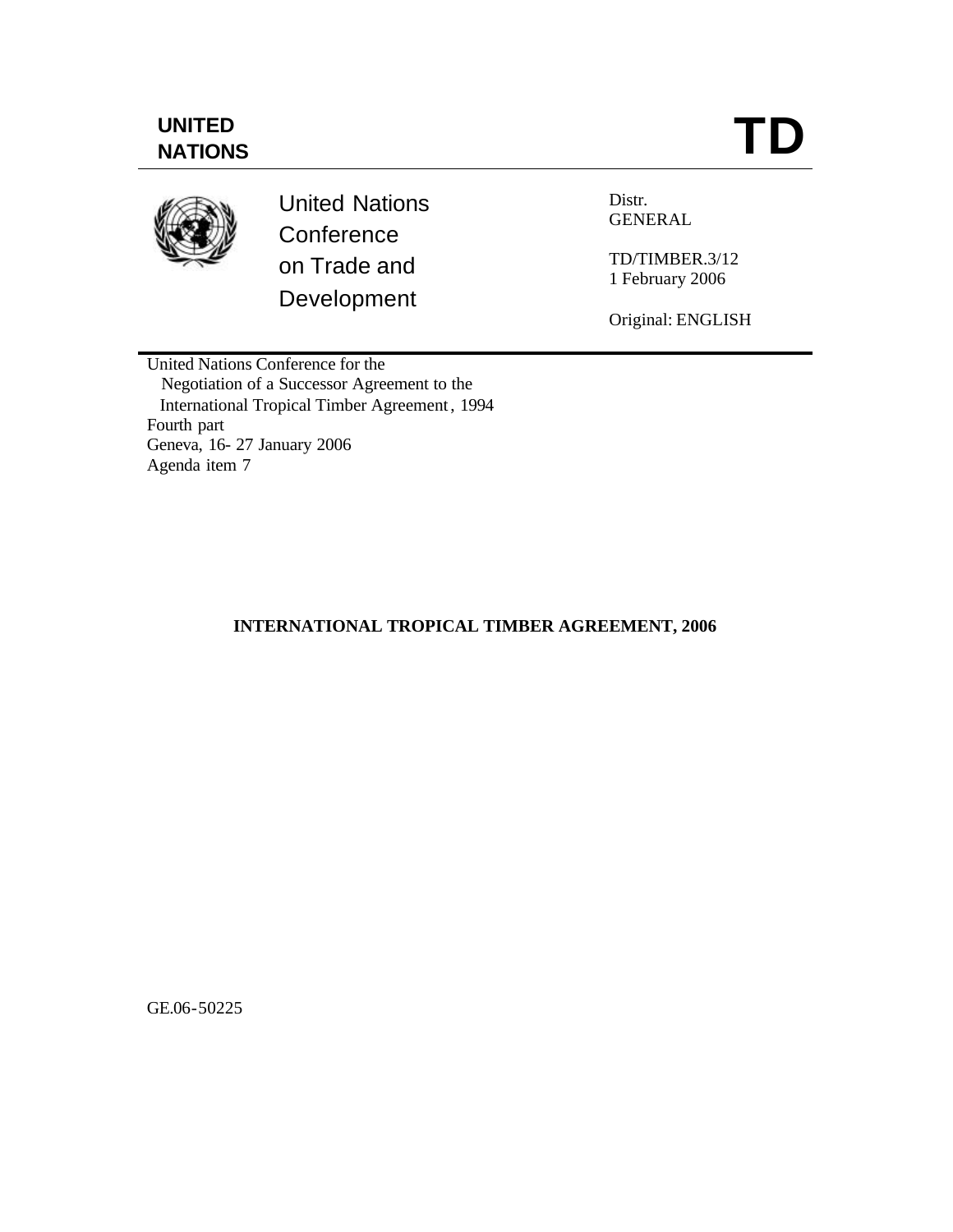### **PREAMBLE**

The Parties to this Agreement,

(a) Recalling the Declaration and the Programme of Action on the Establishment of a New International Economic Order; the Integrated Programme for Commodities; the New Partnership for Development; and the Spirit of São Paulo and São Paulo Consensus, as adopted by UNCTAD XI;

(b) Also recalling the International Tropical Timber Agreement, 1983, and the International Tropical Timber Agreement, 1994, and recognizing the work of the International Tropical Timber Organization and its achievements since its inception, including a strategy for achieving international trade in tropical timber from sustainably managed sources;

(c) Further recalling the Johannesburg Declaration and Plan of Implementation as adopted by the World Summit on Sustainable Development in September 2002, the United Nations Forum on Forests established in October 2000 and the associated creation of the Collaborative Partnership on Forests, of which the International Tropical Timber Organization is a member, as well as the Rio Declaration on Environment and Development, the Non-Legally Binding Authoritative Statement of Principles for a Global Consensus on the Management, Conservation and Sustainable Development of All Types of Forests, and the relevant Chapters of Agenda 21 as adopted by the United Nations Conference on Environment and Development in June 1992, the United Nations Framewor k Convention on Climate Change, the United Nations Convention on Biological Diversity and the United Nations Convention to Combat Desertification;

(d) Recognizing that States have, in accordance with the Charter of the United Nations and the principles of international law, the sovereign right to exploit their own resources pursuant to their own environmental policies and have the responsibility to ensure that activities within their jurisdiction and control do not cause damage to the environment of other States or of areas beyond the limits of national jurisdiction, as set forth in principle 1(a) of the Non-Legally Binding Authoritative Statement of Principles for a Global Consensus on the Management, Conservation and Sustainable Development of All Types of Forests;

(e) Recognizing the importance of timber and related trade to the economies of timber producer countries;

(f) Also recognizing the importance of the multiple economic, environmental and social benefits provided by forests, including timber and non-timber forest products and environmental services, in the context of sustainable forest management, at local, national and global levels and the contribution of sustainable forest management to sustainable development and poverty alleviation and the achievement of internationally agreed development goals, including those contained in the Millennium Declaration;

(g) Further recognizing the need to promote and apply comparable criteria and indicators for sustainable forest management as important tools for all members to assess, monitor and promote progress toward sustainable management of their forests;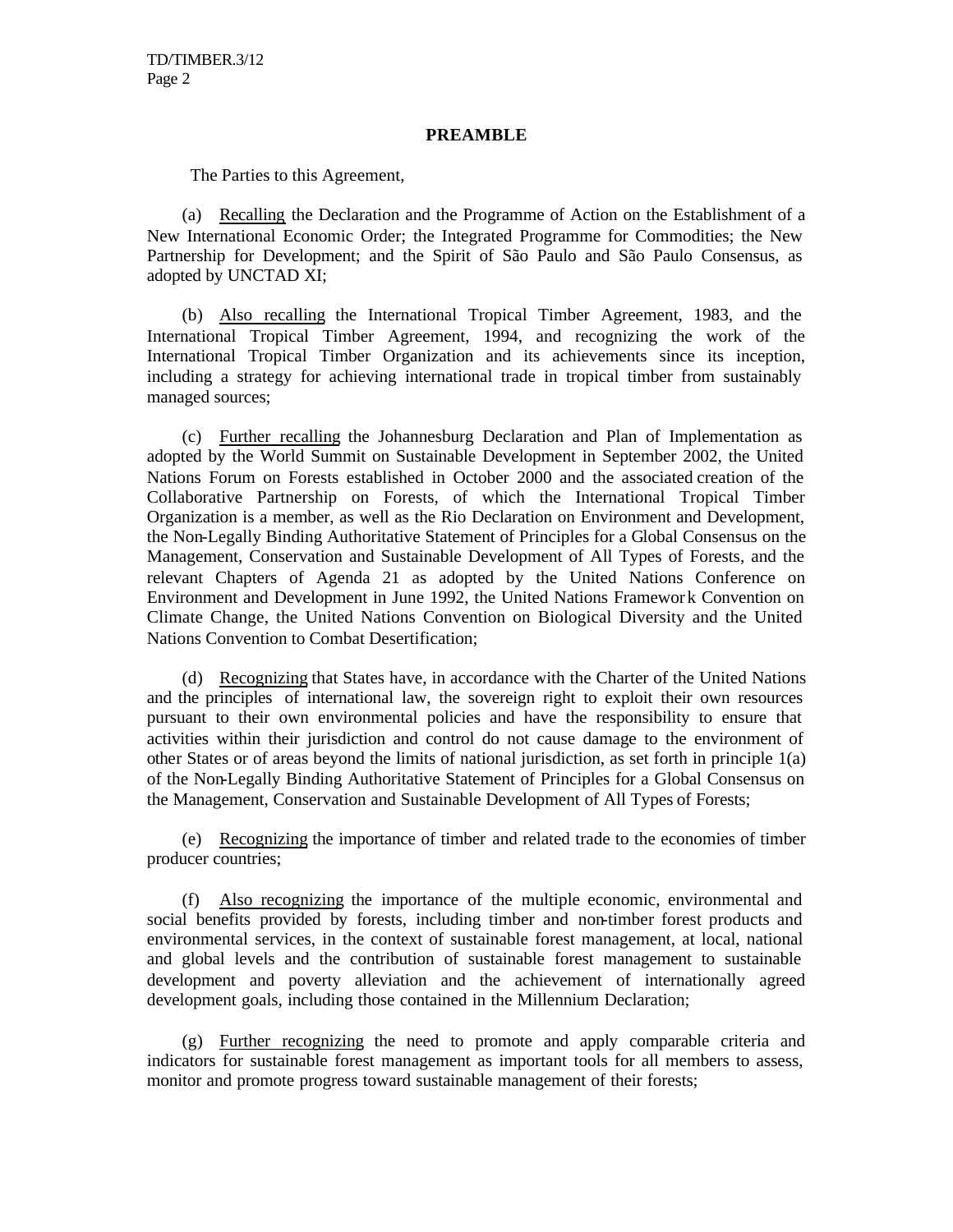(h) Taking into account the linkages of the tropical timber trade and the international timber market and wider global economy and the need to ta ke a global perspective in order to improve transparency in the international timber trade;

(i) Reaffirming their commitment to moving as rapidly as possible toward achieving exports of tropical timber and timber products from sustainably managed sources (*ITTO Objective 2000*) and recalling the establishment of the Bali Partnership Fund;

Recalling the commitment made by consumer members in January 1994 to maintain or achieve the sustainable management of their forests;

(k) Noting the role of good governance, clear land tenure arrangements and crosssectoral coordination in achieving sustainable forest management and legally sourced timber exports;

(l) Recognizing the importance of collaboration among members, international organizations, the private sector and civil society, including indigenous and local communities, and other stakeholders in promoting sustainable forest management;

(m) Also recognizing the importance of such collaboration for improving forest law enforcement and promoting trade from legally harvested timber;

(n) Noting that enhancing the capacity of forest-dependent indigenous and local communities, including those who are forest owners and managers, can contribute to achieving the objectives of this Agreement;

(o) Also noting the need to improve the standard of living and working conditions within the forest sector, taking into account relevant internationally recognized principles on these matters, and relevant International Labour Organization Conventions and instruments;

(p) Noting that timber is an energy-efficient, renewable and environmentally friendly raw material compared with competing products;

(q) Recognizing the need for increased investment in sustainable forest management, including through reinvesting revenues generated from forests, including from timber-related trade;

(r) Also recognizing the benefits of market prices that reflect the costs of sustainable forest management;

(s) Further recognizing the need for enhanced and predictable financial res ources from a broad donor community to help achieve the objectives of this Agreement;

(t) Noting the special needs of least developed tropical timber producer countries.

Have agreed as follows;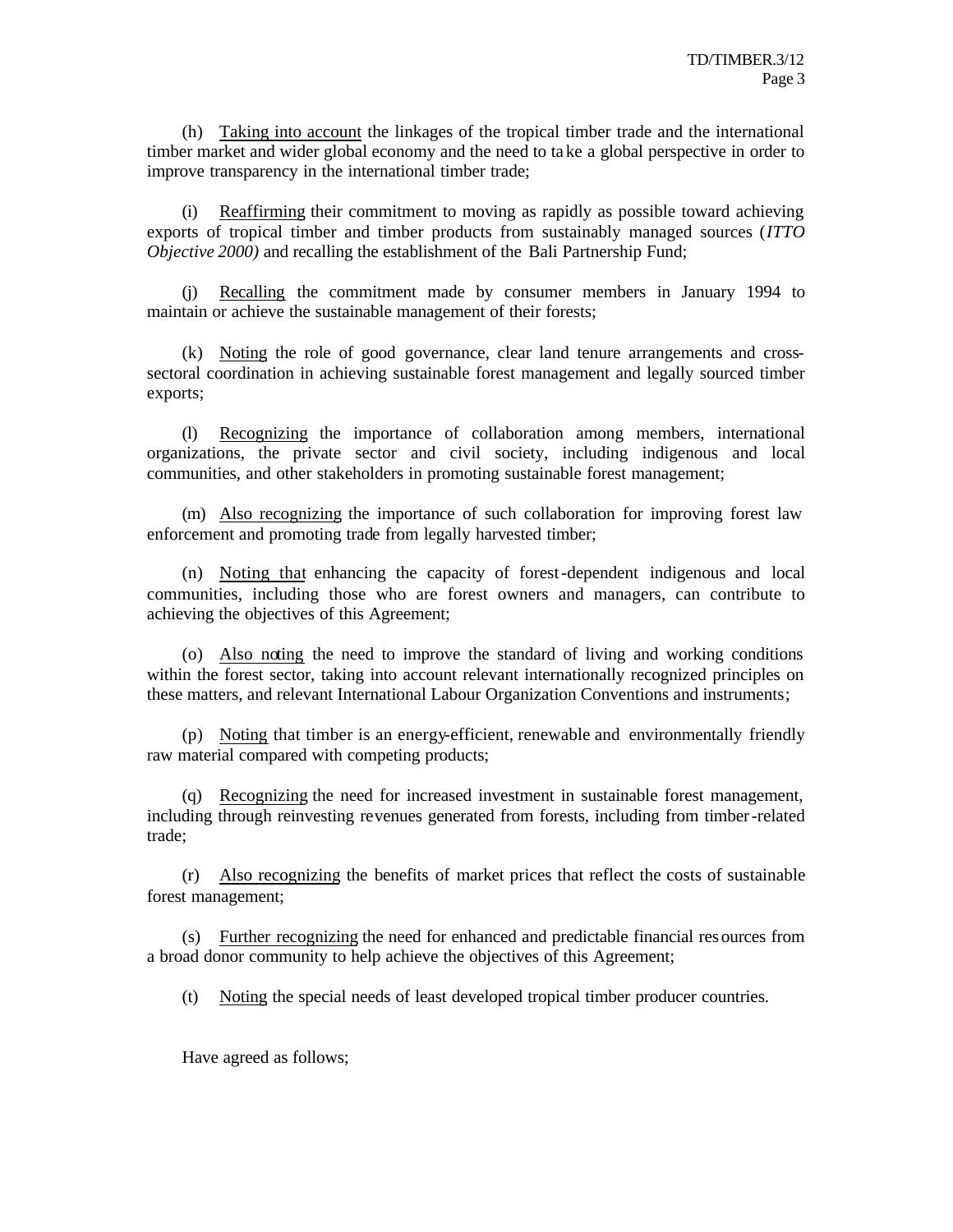### **CHAPTER I. OBJECTIVES**

#### **Article 1**

### **OBJECTIVES**

The obje ctives of the International Tropical Timber Agreement, 2006 (hereinafter referred to as "this Agreement") are to promote the expansion and diversification of international trade in tropical timber from sustainably managed and legally harvested forests and to promote the sustainable management of tropical timber producing forests by:

(a) Providing an effective framework for consultation, international cooperation and policy development among all members with regard to all relevant aspects of the world timber economy;

(b) Providing a forum for consultation to promote non-discriminatory timber trade practices;

(c) Contributing to sustainable development and to poverty alleviation;

(d) Enhancing the capacity of members to implement strategies for achieving exports of tropical timber and timber products from sustainably managed sources;

(e) Promoting improved understanding of the structural conditions in international markets, including long-term trends in consumption and production, factors affecting market access, consumer preferences and prices, and conditions leading to prices which reflect the costs of sustainable forest management;

(f) Promoting and supporting research and development with a view to improving forest management and efficiency of wood utilization and the competitiveness of wood products relative to other materials, as well as increasing the capacity to conserve and enhance other forest values in timber producing tropical forests;

(g) Developing and contributing towards mechanisms for the provision of new and additional financial resources with a view to promoting the adequacy and predictability of funding and expertise needed to enhance the capacity of producer members to attain the objectives of this Agreement;

(h) Improving market intelligence and encouraging information sharing on the international timber market with a view to ensuring greater transparency and better information on markets and market trends, including the gathering, compilation and dissemination of trade related data, including data related to species being traded;

(i) Promoting increased and further processing of tropical timber from sustainable sources in producer member countries, with a view to promoting their industrialization and thereby increasing their employment opportunities and export earnings;

(j) Encouraging members to support and develop tropical timber reforestation, as well as rehabilitation and restoration of degraded forest land, with due regard for the interests of local communities dependent on forest resources;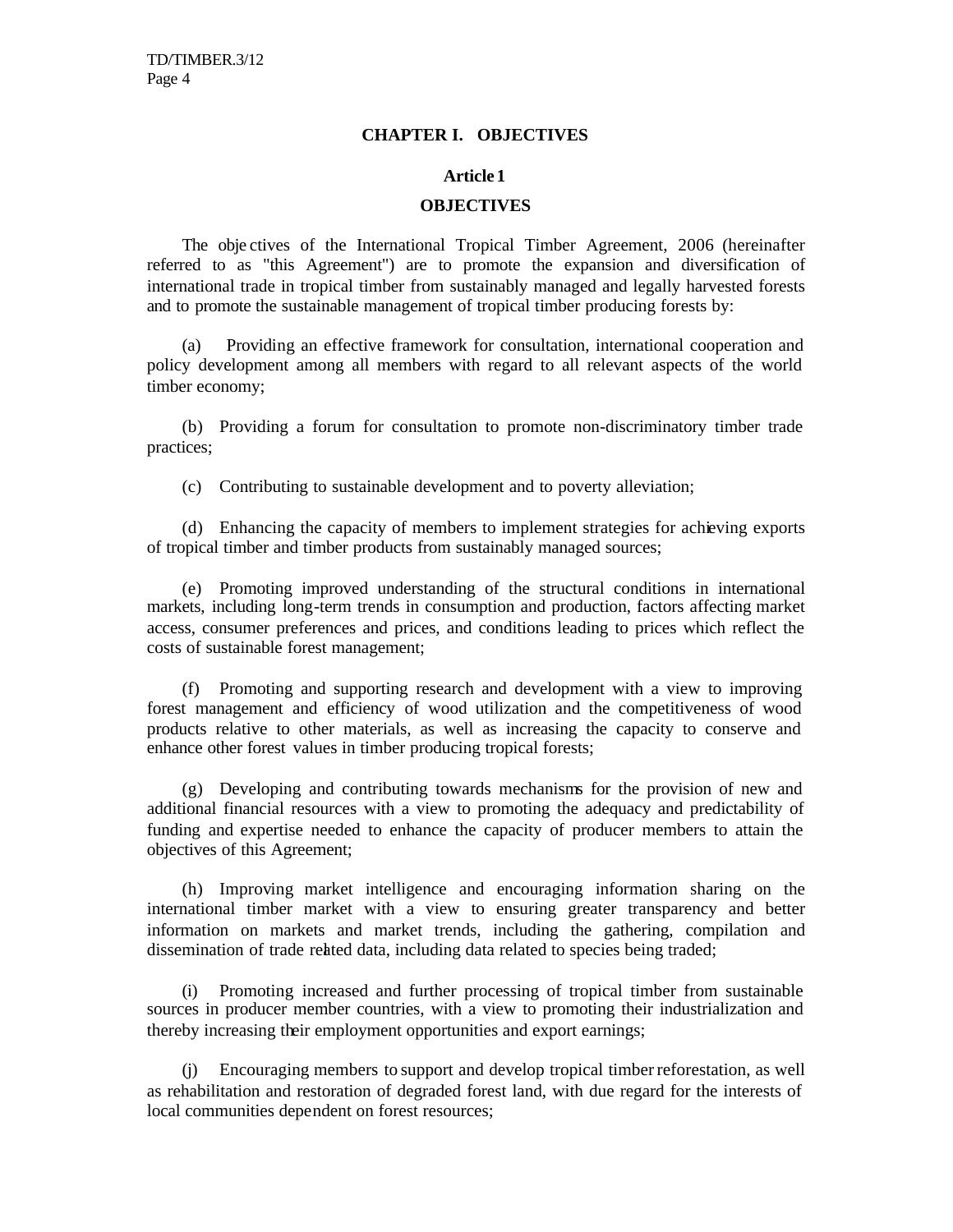(k) Improving marketing and distribution of tropical timber and timber product exports from sustainably managed and legally harvested sources and which are legally traded, including promoting consumer awareness;

(l) Strengthening the capacity of members for the collection, processing and dissemination of statistics on their trade in timber and information on the sustainable management of their tropical forests;

(m) Encouraging members to develop national policies aimed at sustainable utilization and conservation of timber producing forests, and maintaining ecological balance, in the context of the tropical timber trade;

(n) Strengthening the capacity of members to improve forest law enforcement and governance,and address illegal logging and related trade in tropical timber;

(o) Encouraging information sharing for a better understanding of voluntary mechanisms such as, *inter alia,* certification, to promote sustainable management of tropical forests, and assisting members with their efforts in this area;

(p) Promoting access to, and transfer of, technologies and technical cooperation to implement the objectives of this Agreement, including on concessional and preferential terms and conditions, as mutually agreed;

(q) Promoting better understanding of the contribution of non-timber forest products and environmental services to the sustainable management of tropical forests with the aim of enhancing the capacity of members to develop strategies to strengthen such contributions in the context of sustainable forest management, and cooperating with relevant institutions and processes to this end;

(r) Encouraging members to recognize the role of forest-dependent indigenous and local communities in achieving sustainable forest management and develop strategies to enhance the capacity of these communities to sustainably manage tropical timber producing forests; and

(s) Identifying and addressing relevant new and emerging issues.

## **CHAPTER II. DEFINITIONS**

### **Article 2**

### **DEFINITIONS**

For the purposes of this Agreement:

1. "Tropical timber" means tropical wood for industrial uses, which grows or is produced in the countries situated between the Tropic of Cancer and the Tropic of Capricorn. The term covers logs, sawnwood, vene er sheets and plywood;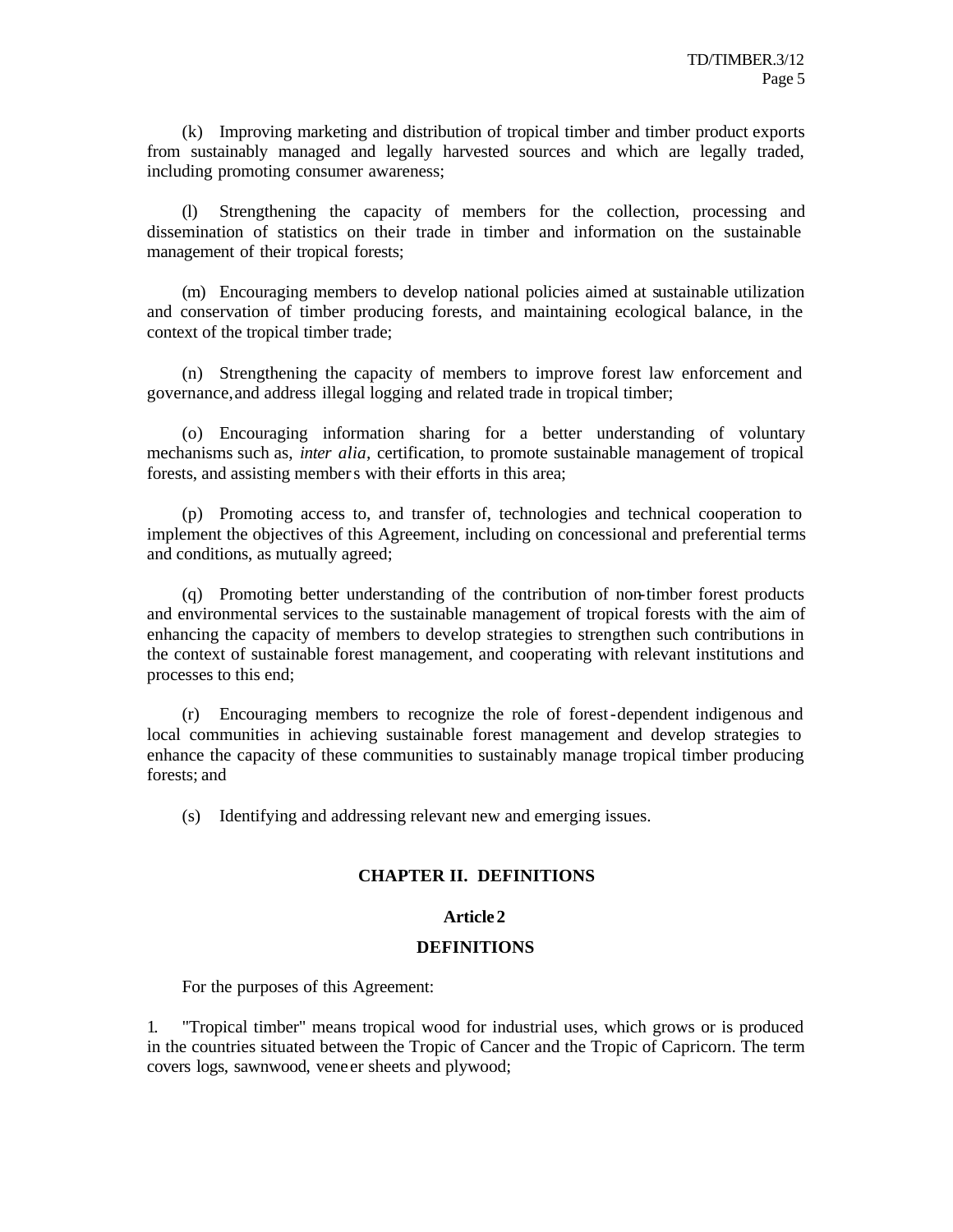2. "Sustainable forest management" will be understood according to the Organization's relevant policy documents and technical guidelines;

3. "Member" means a Government, the European Community or any intergovernmental organization referred to in article 5, which has consented to be bound by this Agreement whether it is in force provisionally or definitively;

4. "Producer member" means any member situated between the Tropic of Cancer and the Tropic of Capricorn with tropical forest resources and/or a net exporter of tropical timber in volume terms which is listed in annex A and which becomes a party to this Agreement, or any member with tropical forest resources and/or a net exporter of tropical timber in volume terms which is not so listed and which becomes a party to this Agreement and which the Council, with the consent of that member, declares to be a producer member;

5. "Consumer member" means any member which is an importer of tropical timber listed in annexB which becomes a party to this Agreement, or any member which is an importer of tropical timber not so listed which becomes a party to this Agreement and which the Council, with the consent of that member, declares to be a consumer member;

6. "Organization" means the International Tropical Timber Organization established in accordance with article 3;

7. "Council" means the International Tropical Timber Council established in accordance with article 6;

8. "Special vote" means a vote requiring at least two thirds of the votes cast by producer members present and voting and at least 60 per cent of the votes cast by consumer members present and voting, counted separately, on condition that these votes are cast by at least half of the producer members present and voting and at least half of the consumer members present and voting.

9. "Simple distributed majority vote" means a vote requiring more than half of the votes cast by producer members present and voting and more than half of the votes cast by consumer members present and voting, counted separately;

10. "Financial biennium" means the period from 1 January of one year to 31 December of the following year.

11. "Freely convertible currencies" means the euro, the Japanese yen, the pound sterling, the Swiss franc, the United States dollar, and any other currency which has been designated from time to time by a competent international monetary organization as being in fact widely used to make payments for international transactions and widely traded in the principal exchange markets.

12. For purposes of the calculation of the distribution of votes under article 10, paragraph 2(b), "tropical forest resources" means natural closed forests and forest plantations located between the Tropic of Cancer and the Tropic of Capricorn.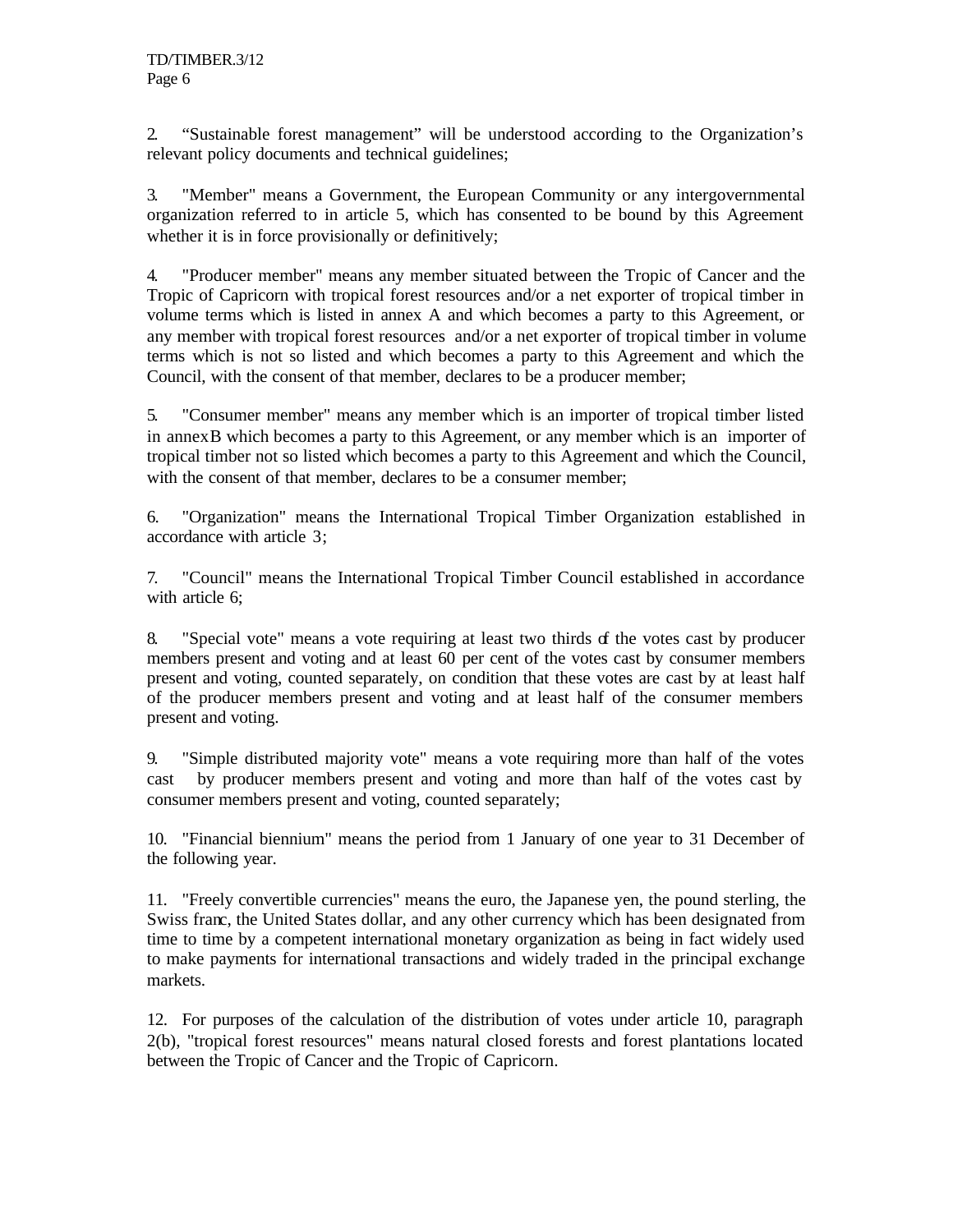### **CHAPTER III. ORGANIZATION AND ADMINISTRATION**

### **Article 3**

## **HEADQUARTERS AND STRUCTURE OF THE INTERNATIONAL TROPICAL TIMBER ORGANIZATION**

1. The International Tropical Timber Organization established by the International Tropical Timber Agreement, 1983 shall continue in being for the purposes of administering the provisions and supervising the operation of this Agreement.

2. The Organization shall function through the Council established under article 6, the committees and other subsidiary bodies referred to in article 26 and the Executive Director and staff.

3. The headquarters of the Organization shall at all times be located in the territory of a member.

4. The headquarters of the Organization shall be in Yokohama, unless the Council, by special vote in accordance with article 12, decides otherwise.

5. Regional offices of the Organization may be established if the Council so decides by special vote in accordance with article 12.

### **Article 4**

### **MEMBERSHIP IN THE ORGANIZATION**

There shall be tw o categories of membership in the Organization, namely:

- (a) Producer; and
- (b) Consumer.

#### **Article 5**

#### **MEMBERSHIP BY INTERGOVERNMENTAL ORGANIZATIONS**

1. Any reference in this Agreement to "Governments" shall be construed as including the European Community and other intergovernmental organizations having comparable responsibilities in respect of the negotiation, conclusion and application of international agreements, in particular commodity agreements. Accordingly, any reference in this Agreement to signature, ratification, acceptance or approval, or to notification of provisional application, or to accession shall, in the case of such organizations, be construed as including a reference to signature, ratification, acceptance or approval, or to notification of provisional application, or to accession, by such organizations.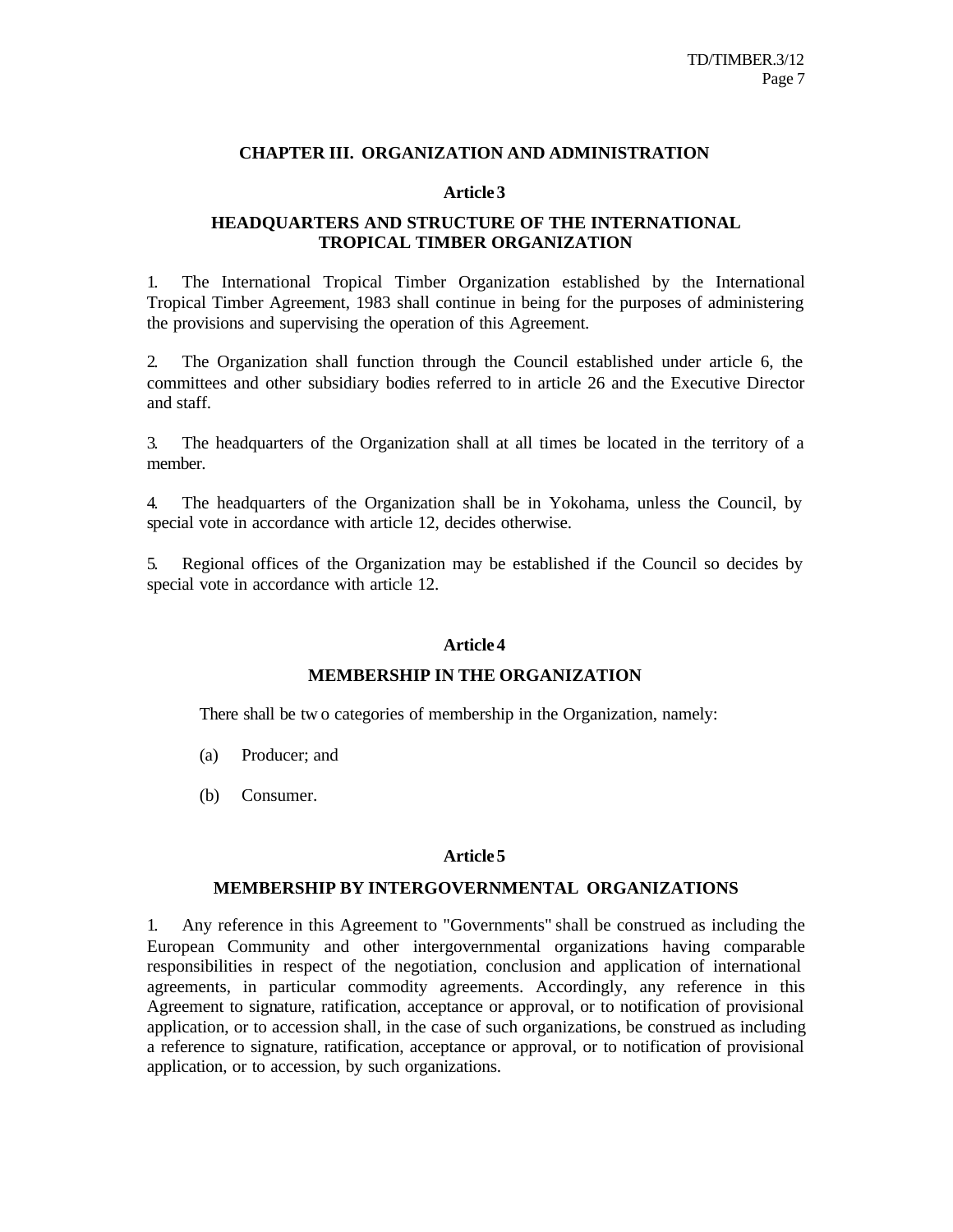2. In the case of voting on matters within their competence, the European Community and other intergovernmental organizations referred to in paragraph 1 shall vote with a number of votes equal to the total number of votes attributable to their member States which are parties to the Agreement in accordance with article 10. In such cases, the member States of such organizations shall not be entitled to exercise their individual voting rights.

## **CHAPTER IV. INTERNATIONAL TROPICAL TIMBER COUNCIL**

## **Article 6**

## **COMPOSITION OF THE INTERNATIONAL TROPICAL TIMBER COUNCIL**

1. The highest authority of the Organization shall be the International Tropical Timber Council, which shall consist of all the members of the Organization.

2. Each member shall be represented in the Council by one representative and may designate alternates and advisers to attend sessions of the Council.

3. An alternate shall be empowered to act and vote on behalf of the representative during the latter's absence or in special circumstances.

## **Article 7**

## **POWERS AND FUNCTIONS OF THE COUNCIL**

The Council shall exercise all such powers and perform or arrange for the performance of all such functions as are necessary to carry out the provisions of this Agreement. In particular, it shall:

- (a) By special vote in accordance with article 12, adopt such rules and regulations as are necessary to carry out the provisions of this Agreement and as are consistent therewith, including its own rules of procedure and the financial rules and staff regulations of the Organization. Such financial rules and regulations shall, *inter alia,* govern the receipt and expenditure of funds under the accounts established in article 18. The Council may, in its rules of procedure, provide for a procedure whereby it may, without meeting, decide specific questions;
- (b) Take such decisions as are necessary to ensure the effective and efficient functioning and operation of the Organization; and
- (c) Keep such records as are required for the performance of its functions under this Agreement.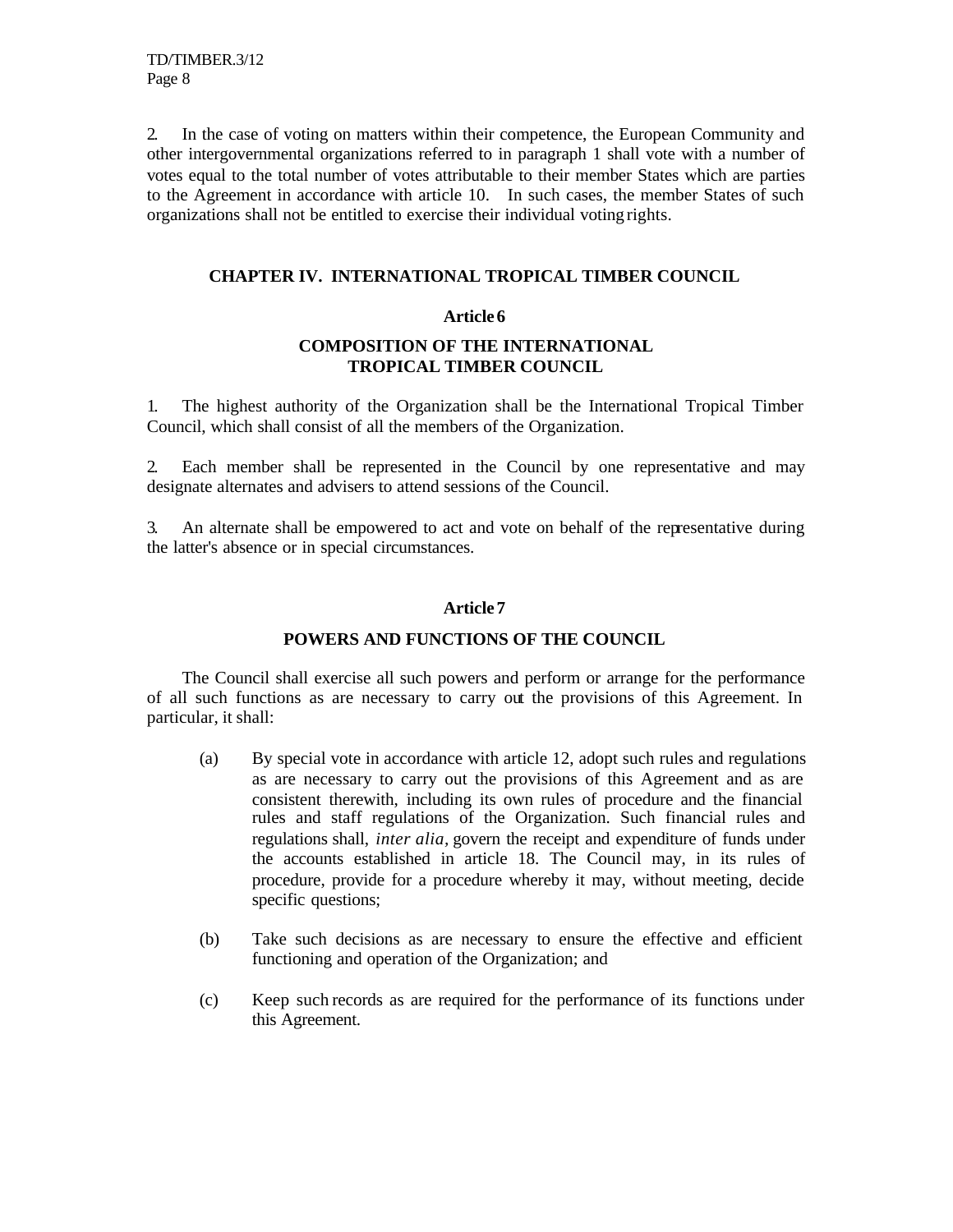### **CHAIRMAN AND VICE-CHAIRMAN OF THE COUNCIL**

1. The Council shall elect for each calendar year a Chairman and a Vice-Chairman, whose salaries shall not be paid by the Organization.

2. The Chairman and the Vice-Chairman shall be elected, one from among the representatives of producer members and the other from among the representatives of consumer members.

3. These offices shall alternate each year between the two categories of members, provided, however, that this shall not prohibit the re-election of either or both, under exceptional circumstances.

4. In the temporary absence of the Chairman, the Vice-Chairman shall assume the functions of the Chairman. In the temporary absence of both the Chairman and the Vice-Chairman, or in the absence of one or both of them for the rest of the term for which they were elected, the Council may elect new officers from among the representatives of the producer members and/or from among the representatives of the consumer members, as the case may be, on a temporary basis or for the rest of the term for which the predecessor or predecessors were elected.

### **Article 9**

## **SESSIONS OF THE COUNCIL**

1. As a general rule, the Council shall hold at least one regular session a year.

2. The Council shall meet in special session whenever it so decides or at the request of any member or the Executive Director, in agreement with the Chairman and Vice-Chairman of the Council, and:

- (a) A majority of producer members or a majority of consumer members; or
- (b) A majority of members.

3. Sessions of the Council shall be held at the headquarters of the Organization unless the Council, by special vote in accordance with article 12, decides otherwise. In this regard, the Council shall seek to convene alternate sessions of the Council outside headquarters, preferably in a producer country.

4. In considering the frequency and location of its sessions, the Council shall seek to ensure the availability of sufficient funds.

5. Notice of any sessions and the agenda for such sessions shall be communicated to members by the Executive Director at least six weeks in advance, except in cases of emergency, when notice shall be communicated at least seven days in advance.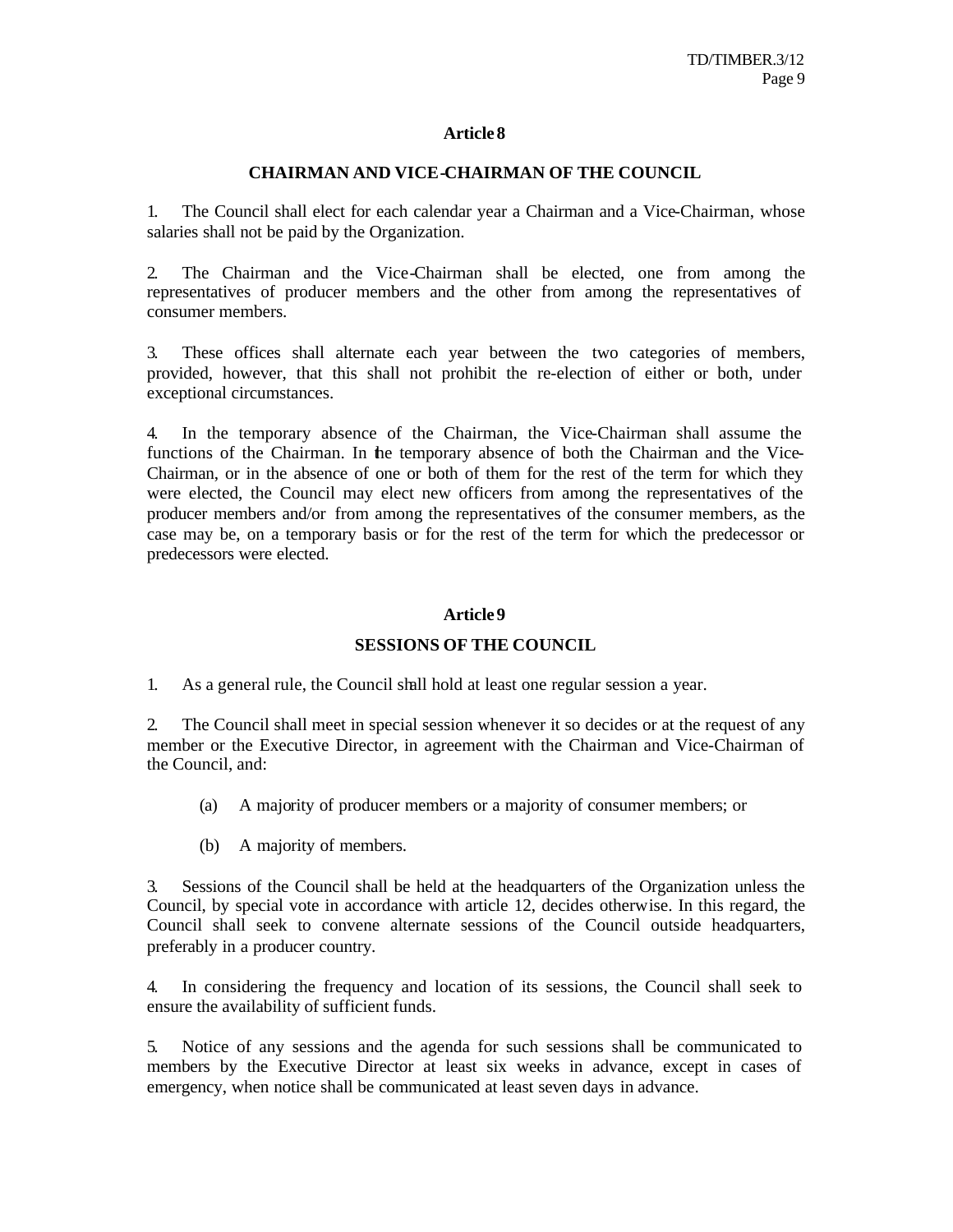### **DISTRIBUTION OF VOTES**

1. The producer members shall together hold 1,000 votes and the consumer members shall together hold 1,000 votes.

- 2. The votes of the producer members shall be distributed as follows:
	- (a) Four hundred vote s shall be distributed equally among the three producing regions of Africa, Asia -Pacific and Latin America and the Caribbean. The votes thus allocated to each of these regions shall then be distributed equally among the producer members of that region;
	- (b) Three hundred votes shall be distributed among the producer members in accordance with their respective shares of the total tropical forest resources of all producer members; and
	- (c) Three hundred votes shall be distributed among the producer members in proportion to the average of the values of their respective net exports of tropical timber during the most recent three-year period for which definitive figures are available.

3. Notwithstanding the provisions of paragraph 2 of this article, the tota l votes allocated to the producer members from the African region, calculated in accordance with paragraph 2 of this article, shall be distributed equally among all producer members from the African region. If there are any remaining votes, each of these votes shall be allocated to a producer member from the African region: the first to the producer member which is allocated the highest number of votes calculated in accordance with paragraph 2 of this article, the second to the producer member which is allocated the second highest number of votes, and so on until all the remaining votes have been distributed.

4. Subject to paragraph 5 of this article, the votes of the consumer members shall be distributed as follows: each consumer member shall have 10 initial votes; the remaining votes shall be distributed among the consumer members in proportion to the average volume of their respective net imports of tropical timber during the five-year period commencing six calendar years prior to the distribution of votes.

5. The votes distributed to a consumer member for a given biennium shall not exceed 5 per cent over and above the votes distributed to that member for the previous biennium. Excess votes shall be redistributed among the consumer members in proportion to the average volume of their respective net imports of tropical timber during the five-year period commencing six calendar years prior to the distribution of votes.

6. The Council may, by special vote in accordance with article 12, adjust the minimum percentage required for a special vote by consumer members if it deems it necessary.

7. The Council shall distribute the votes for each financial biennium at the beginning of its first session of that biennium in accordance with the provisions of this article. Such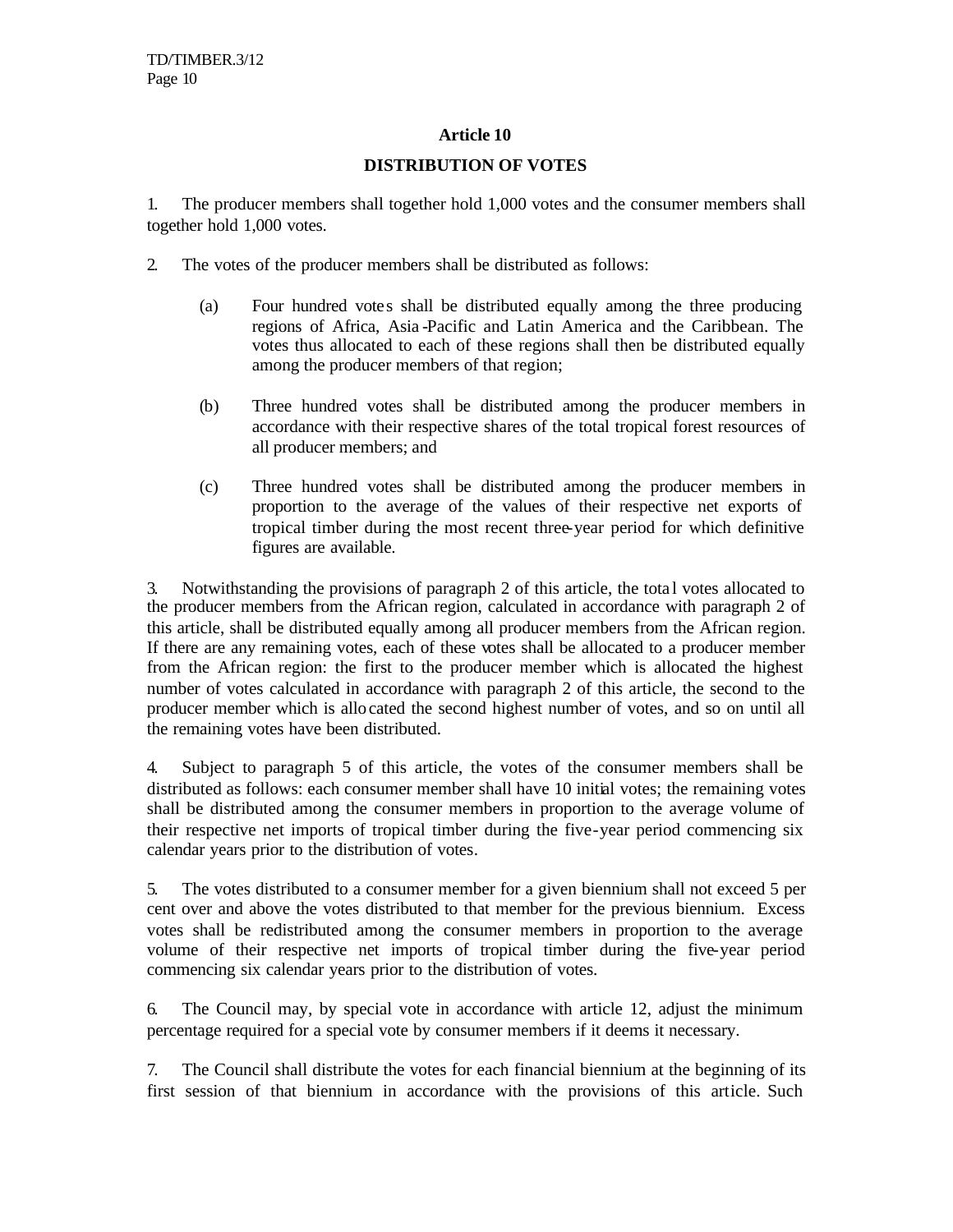distribution shall remain in effect for the rest of that biennium, except as provided for in paragraph 8 of this article.

8. Whenever the membership of the Organization changes or when any member has its voting rights suspended or restored under any provision of this Agreement, the Council shall redistribute the votes within the affected category or categories of members in accordance with the provisions of this article. The Council shall, in that event, decide when such redistribution shall become effective.

9. There shall be no fractional votes.

### **Article 11**

## **VOTING PROCEDURE OF THE COUNCIL**

1. Each member shall be entitled to cast the number of votes it holds, and no member shall be entitled to divide its votes. A member may, however, cast differently from such votes any votes that it is authorized to cast under paragraph 2 of this article.

2. By written notification to the Chairman of the Council, any producer member may authorize, under its own responsibility, any other producer member, and any consumer member may authorize, under its own responsibility, any other consumer member, to represent its interests and to cast its votes at any meeting of the Council.

3. When abstaining, a member shall be deemed not to have cast its votes.

### **Article 12**

## **DECISIONS AND RECOMMENDATIONS OF THE COUNCIL**

1. The Council shall endeavour to take all decisions and to make all recommendations by consensus.

2. If consensus cannot be reached, the Council shall take all decisions and make all recommendations by a simple distributed majority vote, unless this Agreement provides for a special vote.

3. Where a member avails itself of the provisions of article 11, paragraph 2, and its votes are cast at a meeting of the Council, such member shall, for the purposes of paragraph 1 of this article, be considered as present and voting.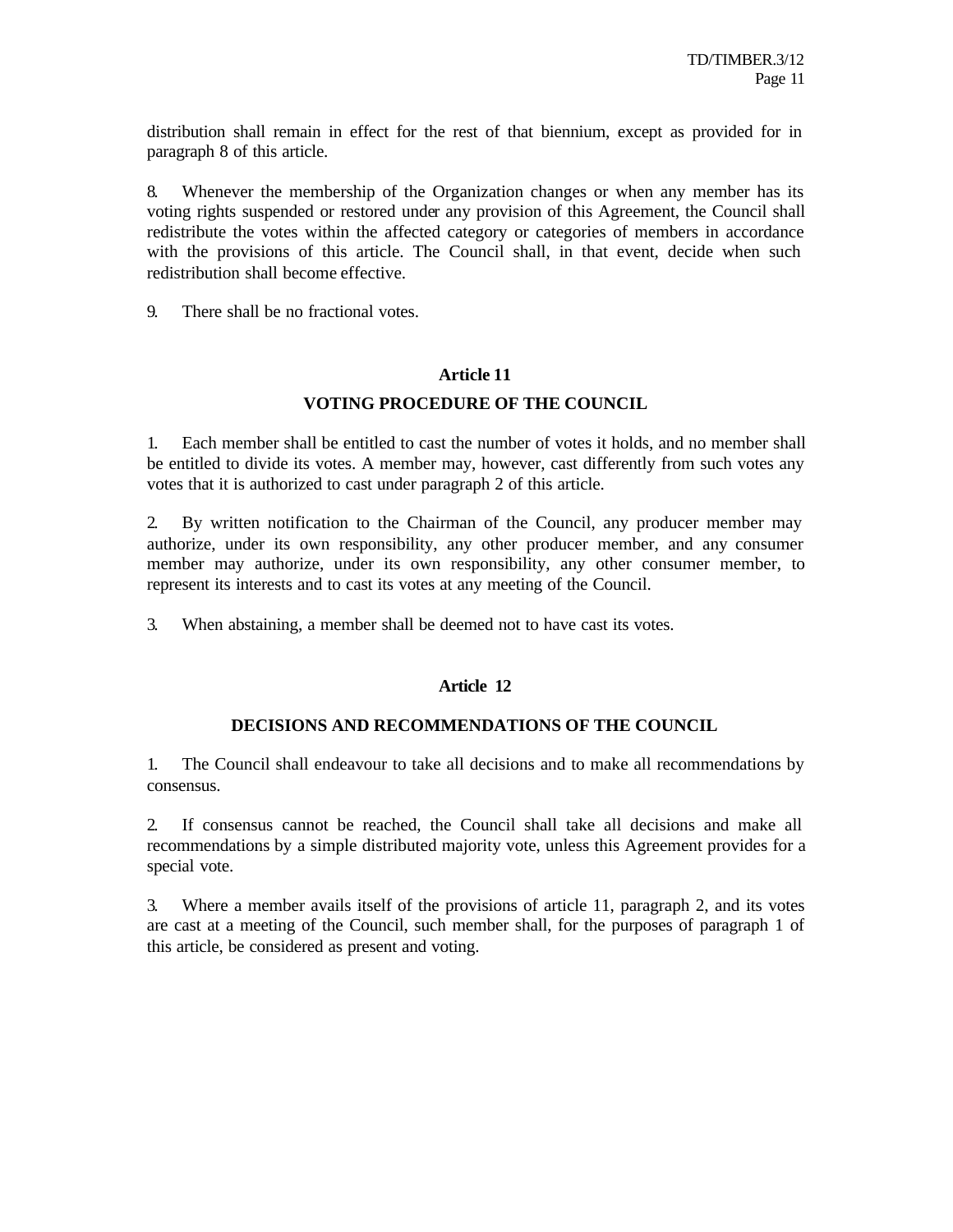### **QUORUM FOR THE COUNCIL**

1. The quorum for any meeting of the Council shall be the presence of a majority of members of each category referred to in article 4, provided that such members hold at least two thirds of the total votes in their respective categories.

2. If there is no quorum in accordance with paragraph 1 of this article on the day fixed for the meeting and on the following day, the quorum on the subsequent days of the session shall be the presence of a majority of members of each category referred to in article 4, provided that such members hold a majority of the total votes in their respective categories.

3. Representation in accordance with article 11, paragraph 2, shall be considered as presence.

## **Article 14**

## **EXECUTIVE DIRECTOR AND STAFF**

1. The Council shall, by special vote in accordance with article 12, appoint the Executive Director.

2. The terms and conditions of appointment of the Executive Director sha ll be determined by the Council.

3. The Executive Director shall be the chief administrative officer of the Organization and shall be responsible to the Council for the administration and operation of this Agreement in accordance with decisions of the Council.

4. The Executive Director shall appoint staff in accordance with regulations to be established by the Council. The staff shall be responsible to the Executive Director.

5. Neither the Executive Director nor any member of the staff shall have any financial interest in the timber industry or trade, or associated commercial activities.

6. In the performance of their duties, the Executive Director and staff shall not seek or receive instructions from any member or from any authority external to the Organization. They shall refrain from any action which might reflect adversely on their positions as international officials ultimately responsible to the Council. Each member shall respect the exclusively international character of the responsibilities of the Executive Director and staff and shall not seek to influence them in the discharge of their responsibilities.

## **Article 15**

## **COOPERATION AND COORDINATION WITH OTHER ORGANIZATIONS**

1. In pursuing the objectives of the Agreement, the Council shall make arrangements as appropriate for consultations and cooperation with the United Nations and its organs and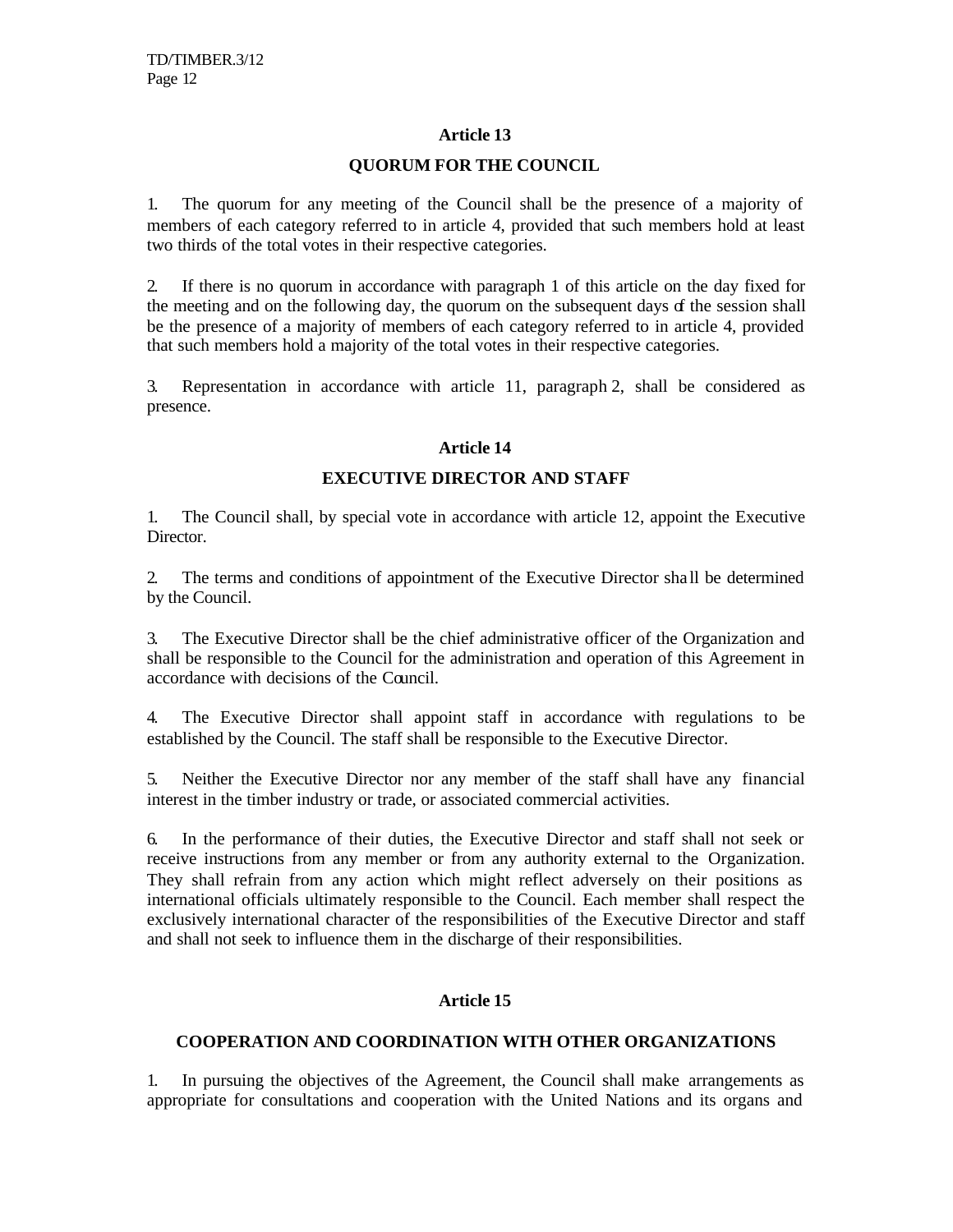specialized agencies, including the United Nations Conference on Trade and Development (UNCTAD) and other relevant international and regional organizations and institutions, as well as the private sector, non-governmental organizations and civil society.

2. The Organization shall, to the maximum extent possible, utilize the facilities, services and expertise of intergovernmental, governmental or non-governmental organizations, civil society and the private sector in order to avoid duplication of efforts in achieving the objectives of this Agreement and to enhance the complementarity and the efficiency of their activities.

3. The Organization shall take full advantage of the facilities of the Common Fund for Commodities.

## **Article 16**

### **ADMISSION OF OBSERVERS**

The Council may invite any member or observer State of the United Nations which is not party to this Agreement, or any organization referred to in article 15 interested in the activities of the Organization, to attend as observers the sessions of the Council.

## **CHAPTER V. PRIVILEGES AND IMMUNITIES**

## **Article 17**

## **PRIVILEGES AND IMMUNITIES**

1. The Organization shall have legal personality. It shall in particular have the capacity to contract, to acquire and dispose of movable and immovable property, and to institute legal proceedings.

2. The status, privileges and immunities of the Organization, of its Executive Director, its staff and experts, and of repre sentatives of members while in the territory of Japan shall continue to be governed by the Headquarters Agreement between the Government of Japan and the International Tropical Timber Organization signed at Tokyo on 27 February 1988, with such amendments as may be necessary for the proper functioning of this Agreement.

3. The Organization may conclude, with one or more countries, agreements to be approved by the Council relating to such capacity, privileges and immunities as may be necessary for the proper functioning of this Agreement.

4. If the headquarters of the Organization is moved to another country, the member in question shall, as soon as possible, conclude with the Organization a headquarters agreement to be approved by the Council. Pending the conclusion of such an Agreement, the Organization shall request the new host Government to grant, within the limits of its national legislation, exemption from taxation on remuneration paid by the Organization to its employees, and on the assets, income and other property of the Organization.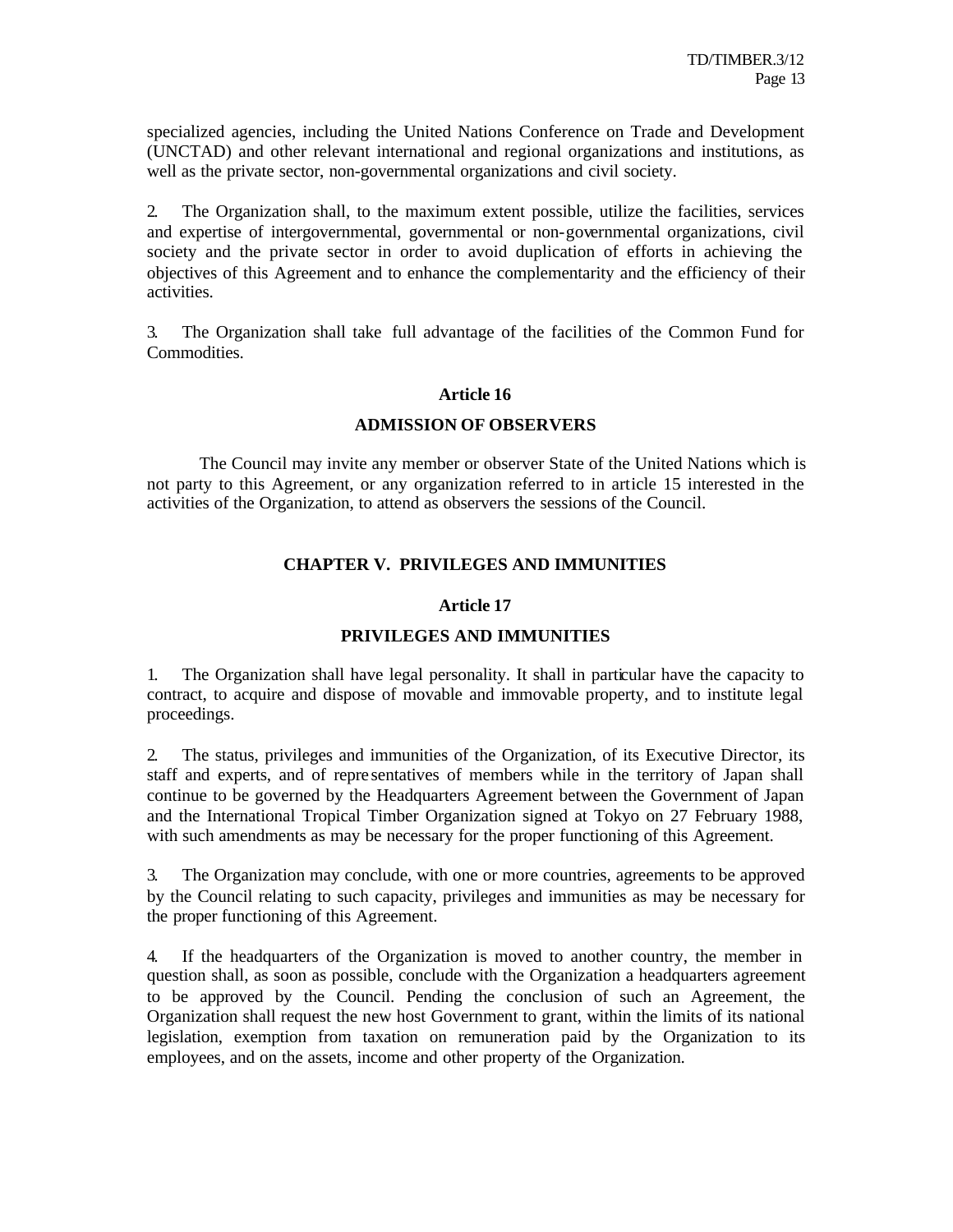5. The Headquarters Agreement shall be independent of this Agreement. It shall, however, terminate:

- (a) By agreement between the host Government and the Organization;
- (b) In the event of the headquarters of the Organization being moved from the country of the host Government; or
- (c) In the event of the Organization ceasing to exist.

## **CHAPTER VI. FINANCE**

### **Article 18**

## **FINANCIAL ACCOUNTS**

- 1. There shall be established:
	- (a) The Administrative Account, which is an assessed contribution account;
	- (b) The Special Account and The Bali Partnership Fund, which are voluntary contribution accounts; and
	- (c) Other accounts that the Council might consider appropriate and necessary.

2. The Council shall establish, in accordance with article 7, financial rules that provide transparent management and administration of the accounts, including rules covering the settlement of accounts on termination or expiry of this Agreement.

3. The Executive Director shall be responsible for, and report to the Council on the administration of the financial accounts.

### **Article 19**

## **ADMINISTRATIVE ACCOUNT**

1. The expenses necessary for the administration of this Agreement shall be brought into the Administrative Account and shall be met by annual contributions paid by members in accordance with their respective constitutional or institutional procedures and assessed in accordance with paragraphs 4, 5 and 6 of this article.

- 2. The Administrative Account shall include:
	- (a) Basic administrative costs such as salaries and benefits, installation costs, and official travel; and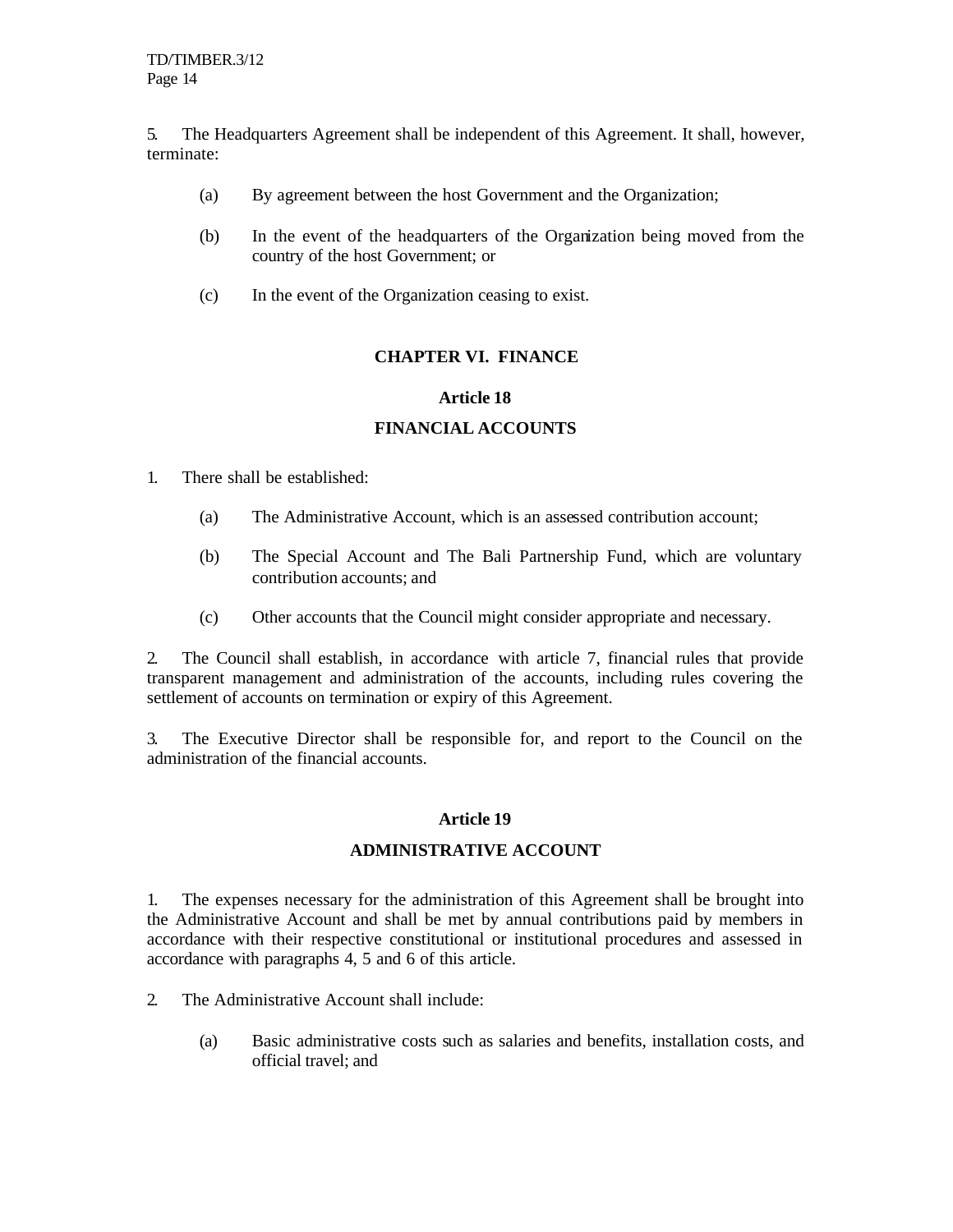(b) Core operational costs such as those related to communication and outreach, expert meetings convened by the Council and preparation and publication of studies and assessments pursuant to articles 24, 27 and 28 of this Agreement.

3. The expenses of delegations to the Council, the committees and any other subsidiary bodies of the Council referred to in article 26 shall be met by the members concerned. In cases where a member requests special services from the Organization, the Council shall require that member to pay the costs of such services.

4. Before the end of each financial biennium, the Council shall approve the budget for the Administrative Account of the Organization for the following biennium and shall assess the contribution of each member to that budget.

5. Contributions to the Administrative Account for each financial biennium shall be assessed as follows:

- (a) The costs referred to in paragraph 2(a) of this article shall be shared equally among producer and consumer members and assessed in the proportion the number of each member's votes bears to the total votes of the member's group;
- (b) The costs referred to in paragraph 2(b) of this article shall be shared among members in the proportions of 20 per cent for producers and 80 per cent for consumers and assessed in the proportion the number of each member's votes bears to the total votes of the member's group;
- (c) The costs referred to in paragraph 2(b) of this article shall not exceed one third of the costs referred to in paragraph  $2(a)$  of this article. The Council may, by consensus, decide to vary this limit for a specific financial biennium;
- (d) The Council may review how the Administrative Account and the voluntary accounts contribute to the efficient and effective operation of the Organization in the context of the evaluation referred to in article 33; and
- (e) In assessing contributions, the votes of each member shall be calculated without regard to the suspension of any member's voting rights or any redistribution of votes resulting therefrom.

6. The initial contribution of any member joining the Organization after the entry into force of this Agreement shall be assessed by the Council on the basis of the number of votes to be held by that member and the period remaining in the current financial biennium, but the assessment made upon other members from the current financial biennium shall not thereby be altered.

7. Contributions to the Administrative Account shall become due on the first day of each financial year. Contributions of members in respect of the financial biennium in which they join the Organization shall be due on the date on which they become members.

8. If a member has not paid its full contribution to the Administrative Account within four months after such contribution becomes due in accordance with paragraph 7 of this article,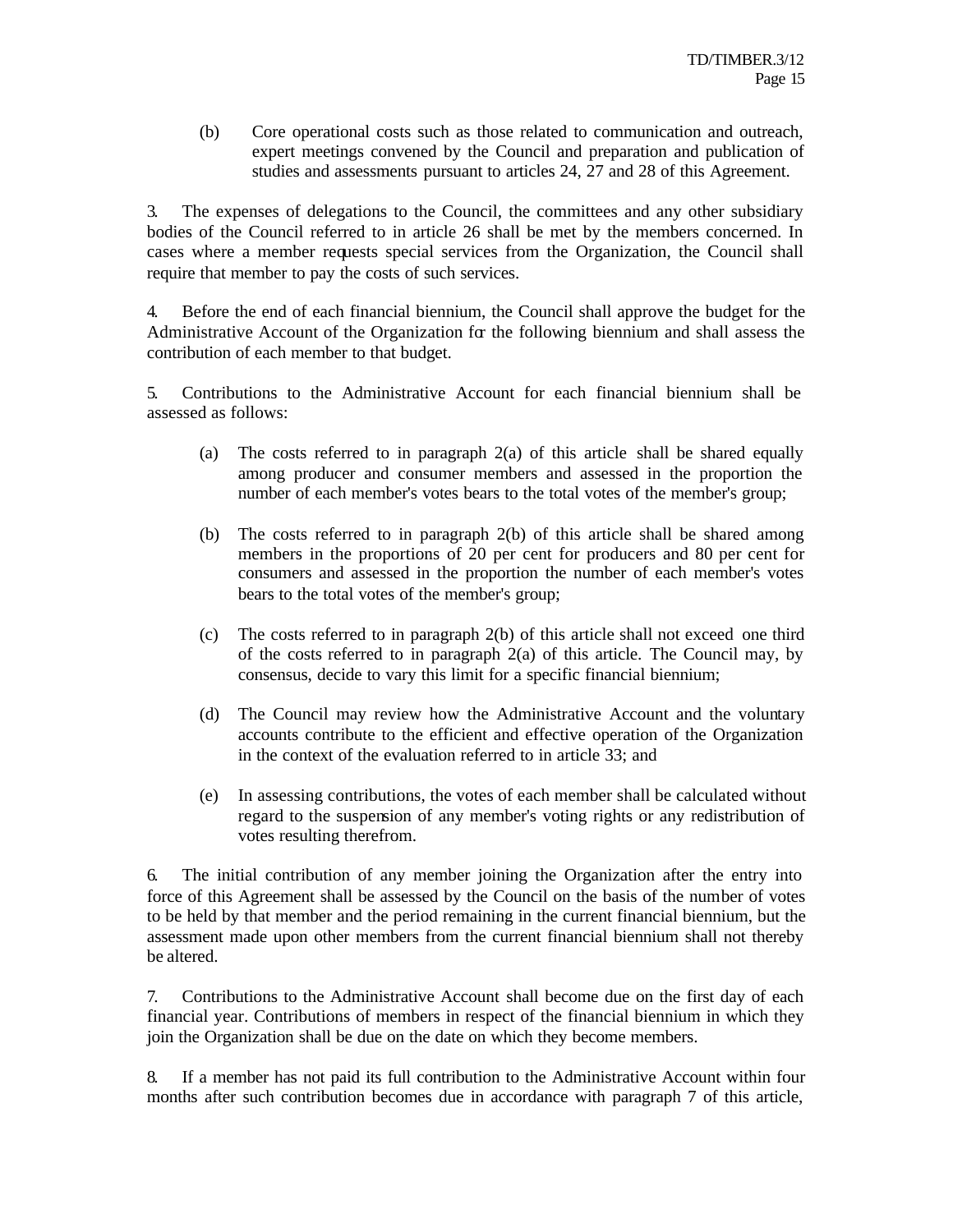the Executive Director shall request that member to make payment as quickly as possible. If that member has still not paid its contribution within two months after such request, that member shall be requested to state the reasons for its inability to make payment. If at the expiry of seven months from the due date of contribution, that member has still not paid its contribution, its voting rights shall be suspended until such time as it has paid in full its contribution, unless the Council, by special vote in accordance with article 12, decides otherwise. If a member has not paid its contribution in full for two consecutive years, taking into account the provisions contained in article 30, that member shall become ineligible to submit project or pre-project proposals for funding consideration under article 25, paragraph 1.

9. If a member has paid its full contribution to the Administrative Account within four months after such contribution becomes due in accordance with paragraph 7 of this article, that member's contribution shall receive a discount as may be established by the Council in the financial rules of the Organization.

10. A member whose rights have been suspended under paragraph 8 of this article shall remain liable to pay its contribution.

## **Article 20**

## **SPECIAL ACCOUNT**

- 1. The Special Account shall comprise two sub-accounts:
	- (a) The Thematic Programmes Sub-Account; and
	- (b) The Project Sub-Account.
- 2. The possible sources of finance for the Special Account shall be:
	- (a) The Common Fund for Commodities;
	- (b) Regional and international financial institutions;
	- (c) Voluntary contributions from members; and
	- (d) Other sources.

3. The Council shall establish criteria and procedures for the transparent operation of the Special Account. Such procedures shall take into account the need for balanced representation among members, including contributing members, in the operation of the Thematic Programmes Sub-Account and the Project Sub-Account.

4. The purpose of the Thematic Programmes Sub-Account shall be to facilitate unearmarked contributions for the financing of approved pre -projects, projects and activities consistent with Thematic Programmes established by the Council on the basis of the policy and project priorities identified in accordance with articles 24 and 25.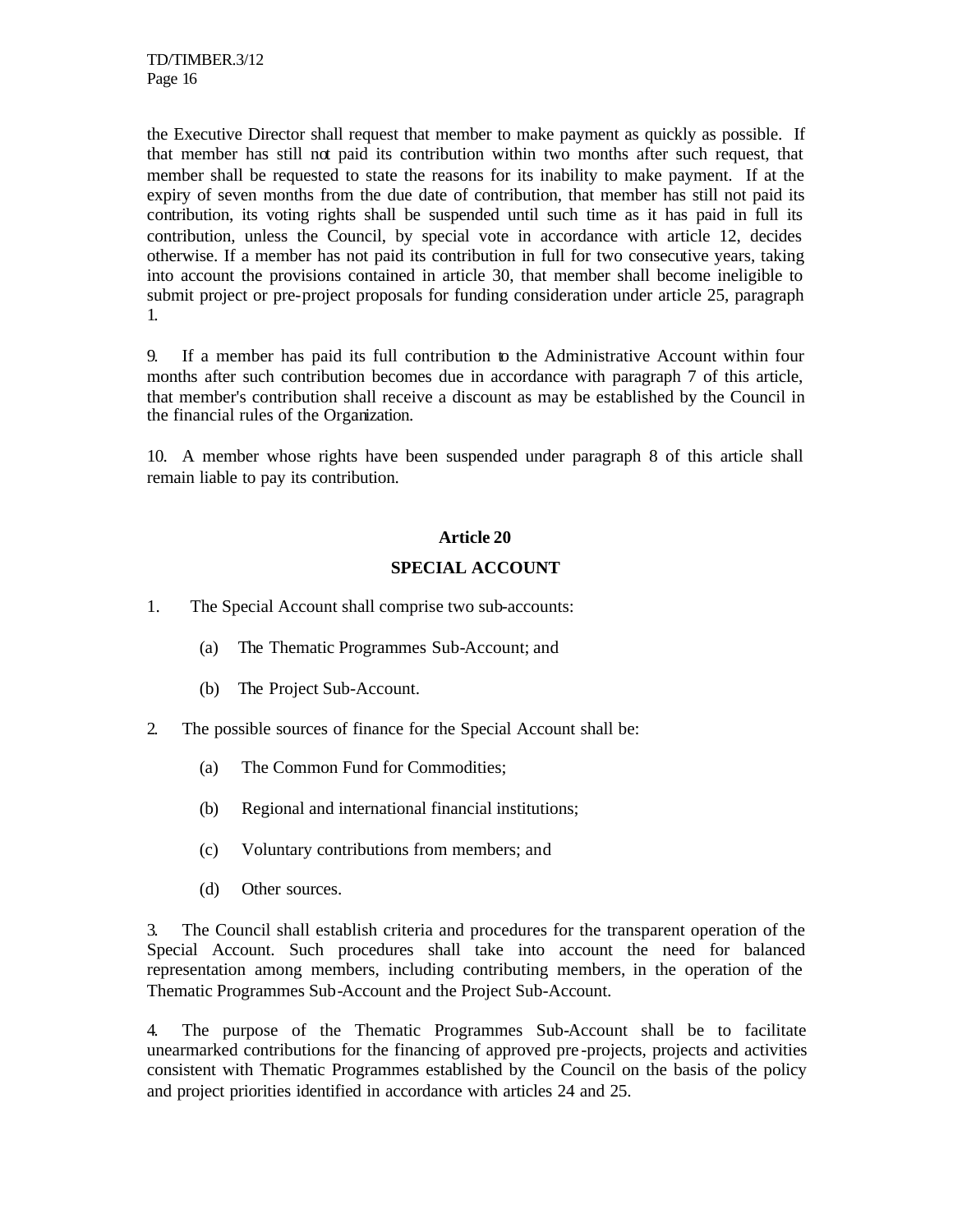5. The donors may allocate their contributions to specific Thematic Programmes or may request the Executive Director to make proposals for allocating their contributions.

6. The Executive Director shall report regularly to the Council on the allocation and expenditure of funds within the Thematic Programmes Sub-Account and on the implementation, monitoring and evaluation of pre-projects, projects and activities and the financial needs for the successful implementation of the Thematic Programmes.

7. The purpose of the Project Sub-Account shall be to facilitate earmarked contributions for the financing of pre-projects, projects and activities approved in accordance with articles 24 and 25.

8. Earmarked contributions to the Project Sub-Account shall be used only for the preprojects, projects and activities for which they were designated, unless otherwise decided by the donor in consultation with the Executive Director. After the completion or termination of a pre-project, project or activity, the use of any remaining funds shall be decided by the donor.

9. To ensure the necessary predictability of funds for the Special Account, taking into consideration the voluntary nature of contributions, members shall strive to replenish it to attain an adequate resource level to fully carry out the pre-projects, projects and activities approved by Council.

10. All receipts pertaining to specific pre-projects, projects and activities under the Project Sub-Account or the Thematic Programmes Sub-Account shall be brought into the respective Sub-Account. All expenditures incurred on such pre-projects, projects or activities, including remuneration and travel expenses of consultants and experts, shall be charged to the same Sub-Account.

11. No member shall be responsible by reason of its membership in the Organization for any liability arising from any actions by any other member or entity in connection with preprojects, projects or activities.

12. The Executive Director shall provide assistance in the development of proposals for preprojects, projects and activities in accordance with articles 24 and 25 and endeavour to seek, on such terms and conditions as the Council may decide, adequate and assured finance for approved pre-projects, projects and activities.

## **Article 21**

## **THE BALI PARTNERSHIP FUND**

1. A Fund for sustainable management of tropical timber producing forests is hereby established to assist producer members to make the investments necessary to achieve the objective of article 1 (d) of this Agreement.

2. The Fund shall be constituted by:

(a) Contributions from donor members;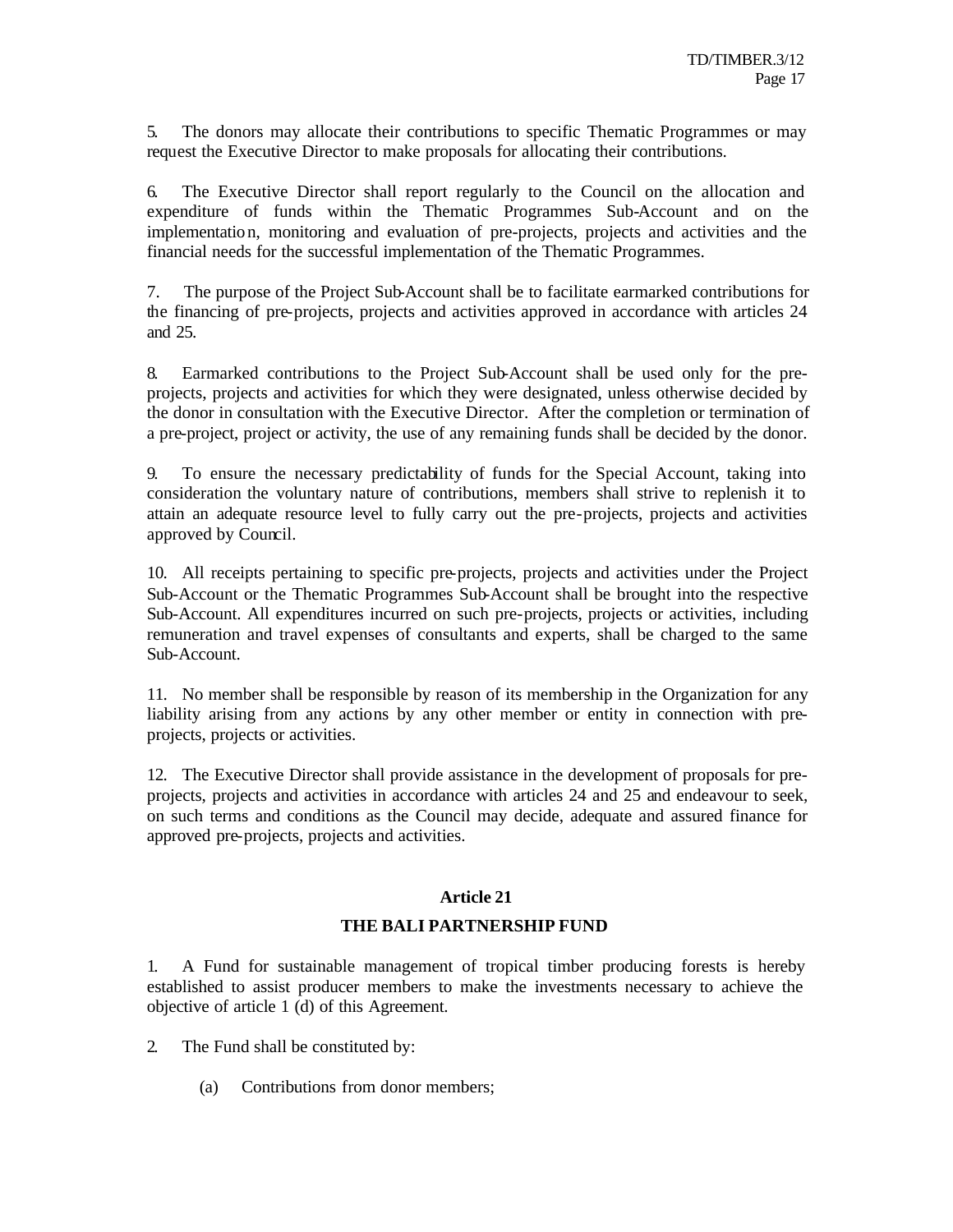- (b) Fifty per cent of income earned as a result of activities related to the Special Account;
- (c) Resources from other private and public sources which the Organization may accept consistent with its financial rules; and
- (d) Other sources approved by the Council.

3. Resources of the Fund shall be allocated by the Council only for pre-projects and projects for the purpose set out in paragraph 1 of this article and that have been approved in accordance with articles 24 and 25.

4. In allocating resources of the Fund, the Council shall establish criteria and priorities for use of the Fund, taking into account:

- (a) The needs of members for assistance in achieving exports of tropical timber and timber products from sustainably managed sources;
- (b) The needs of members to establish and manage significant conservation programmes in timber producing forests; and
- (c) The needs of members to implement sustainable forest management programmes.

5. The Executive Director shall provide assistance in the development of project proposals in accordance with article 25 and endeavour to seek, on such terms and conditions as the Council may decide, adequate and assured finance for projects approved by the Council.

6. Members shall strive to replenish the Bali Partnership Fund to an adequate level to further the objectives of the Fund.

7. The Council shall examine at regular intervals the adequacy of the resources available to the Fund and endeavour to obtain additional resources needed by producer members to achieve the purpose of the Fund.

## **Article 22**

## **FORMS OF PAYMENT**

1. Financial contributions to accounts established under article 18 shall be payable in freely convertible currencies and shall be exempt from foreign-exchange restrictions.

2. The Council may also decide to accept other forms of contributions to the accounts established under article 18, other than the administrative account, including scientific and technical equipment or personnel, to meet the requirements of approved projects.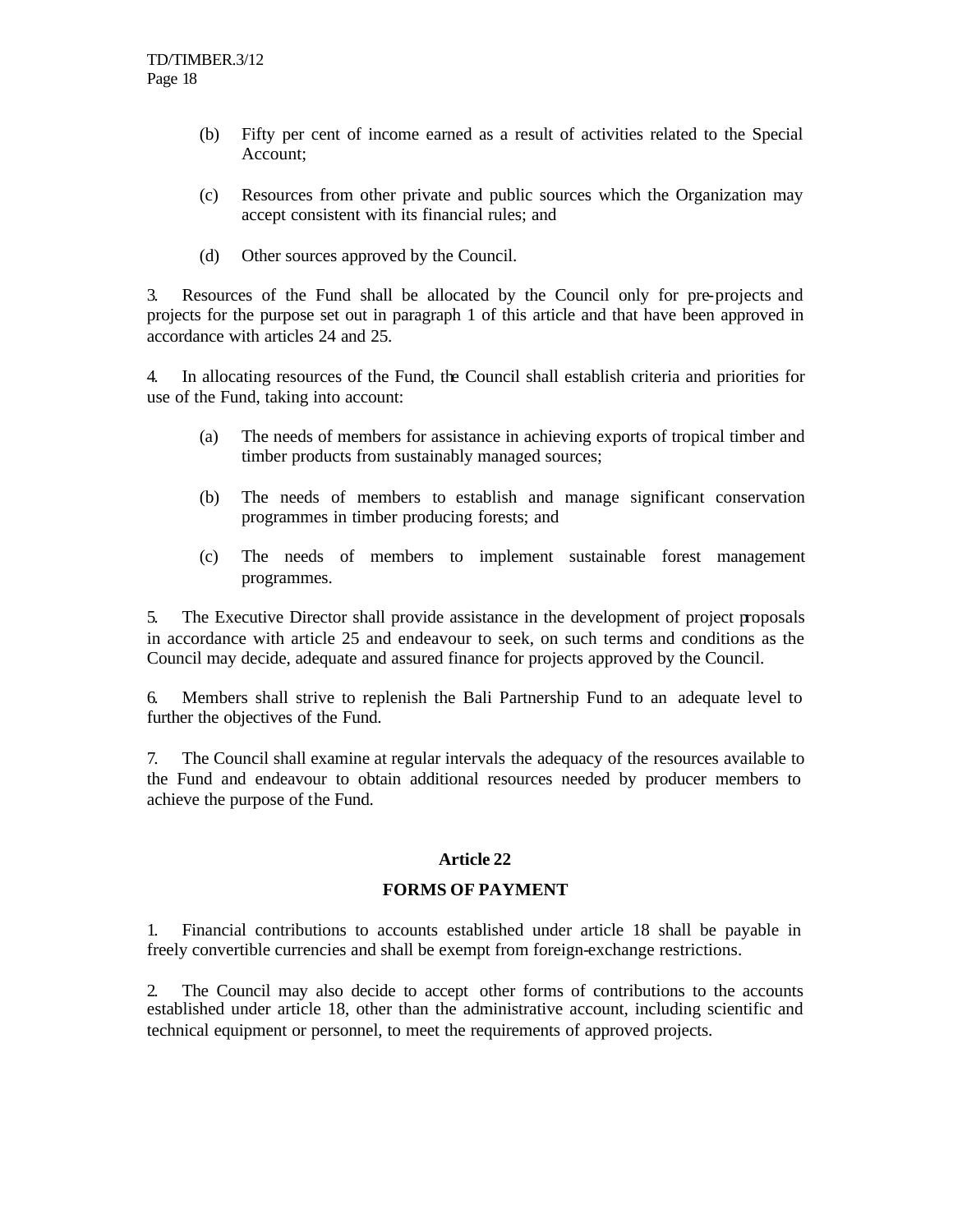## **AUDIT AND PUBLICATION OF ACCOUNTS**

1. The Council shall appoint independent auditors for the purpose of auditing the accounts of the Organization.

2. Independently audited statements of the accounts established under article 18 shall be made available to members as soon as possible after the close of each financial year, but not later than six months after that date, and be considered for approval by the Council at its next session, as appropriate. A summary of the audited accounts and balance sheet shall thereafter be published.

## **CHAPTER VII. OPERATIONAL ACTIVITIES**

## **Article 24**

## **POLICY WORK OF THE ORGANIZATION**

1. In order to achieve the objectives set out in article 1, the Organization shall undertake policy work and project activities in an integrated manner.

2. The policy work of the Organization should contribute to achieving the objectives of this Agreement for ITTO members broadly.

3. The Council shall establish on a regular basis an action plan to guide policy activities and identify priorities and the thematic programmes referred to in article 20, paragraph 4, of this Agreement.Priorities identified in the action plan shall be reflected in the work programmes approved by the Council. Policy activities may include the development and preparation of guidelines, manuals, studies, reports, basic communication and outreach tools, and similar work identified in the Organization's action plan.

## **Article 25**

## **PROJECT ACTIVITIES OF THE ORGANIZATION**

1. Members and the Executive Director may submit pre-project and project proposals which contribute to the achievement of the objectives of this Agreement and one or more of the priority areas for work or thematic programmes identified in the action plan approved by the Council pursuant to article 24**.**

2. The Council shall establish criteria for approving projects and pre-projects, taking into account *inter alia* their relevance to the objectives of this Agreement and to priority areas for work or thematic programmes, their environmental and social effects, their relationship to national forest programmes and strategies, their cost effectiveness, technical and regional needs, the need to avoid duplication of efforts, and the need to incorporate lessons learned.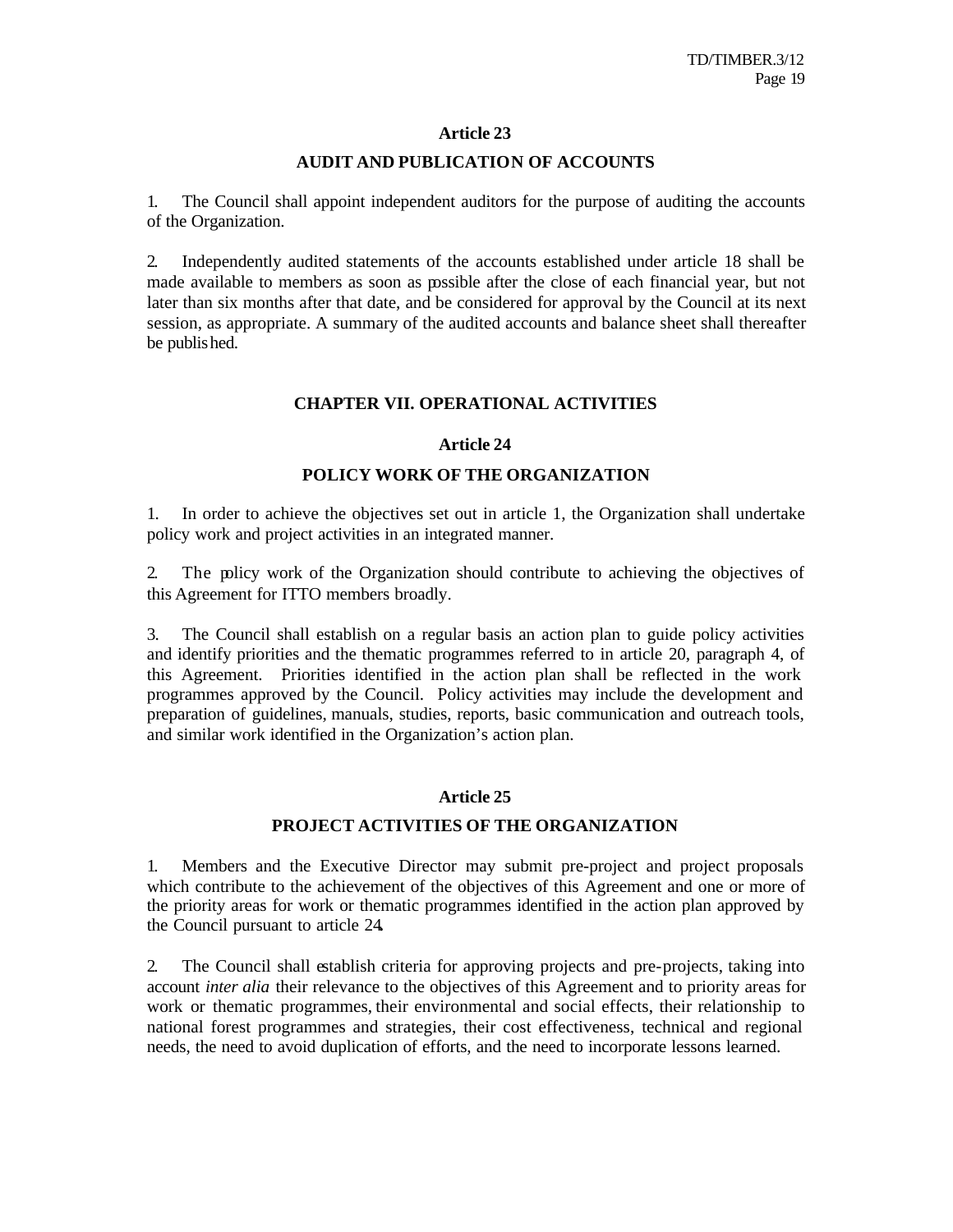3. The Council shall establish a schedule and procedure for submitting, appraising, approving and prioritizing pre-projects and projects seeking funding from the Organization, as well as for their implementation, monitoring and evaluation.

4. The Executive Director may suspend disbursement of the Organization's funds to a preproject or project if they are being used contrary to the project document or in cases of fraud, waste, neglect or mismanagement. The Executive Director will provide to the Council at its next session a report for its consideration. The Council shall take appropriate action.

5. The Council may establish, according to agreed criteria, limits on the number of projects and pre-projects that a member or the Executive Director may submit in a given project cycle. The Council may also take appropriate measures, including suspension or termination of its sponsorship of any pre-project or project, following the report of the Executive Director.

## **Article 26**

## **COMMITTEES AND SUBSIDIARY BODIES**

1. The following are hereby established as Committees of the Organization, which shall be open to all members:

- (a) Committee on Forest Industry;
- (b) Committee on Economics, Statistics and Markets;
- (c) Committee on Reforestation and Forest Management; and
- (d) Committee on Finance and Administration.

2. The Council may, by special vote in accordance with article 12, establish or dissolve committees and subsidiary bodies as appropriate.

3. The Council shall determine the functioning and scope of work of the committees and other subsidiary bodies. The Committees and other subsidiary bodies shall be responsible to and work under the authority of the Council.

## **CHAPTER VIII. STATISTICS, STUDIES AND INFORMATION**

## **Article 27**

## **STATISTICS, STUDIES AND INFORMATION**

1. The Council shall authorize the Executive Director to establish and maintain close relationships with relevant intergovernmental, governmental and non-governmental organizations in order to help ensure the availability of recent and reliable data and information, including on production and trade in tropical timber, trends and data discrepancies, as well as relevant information on non-tropical timber and on the management of timber producing forests. As deemed necessary for the operation of this Agreement, the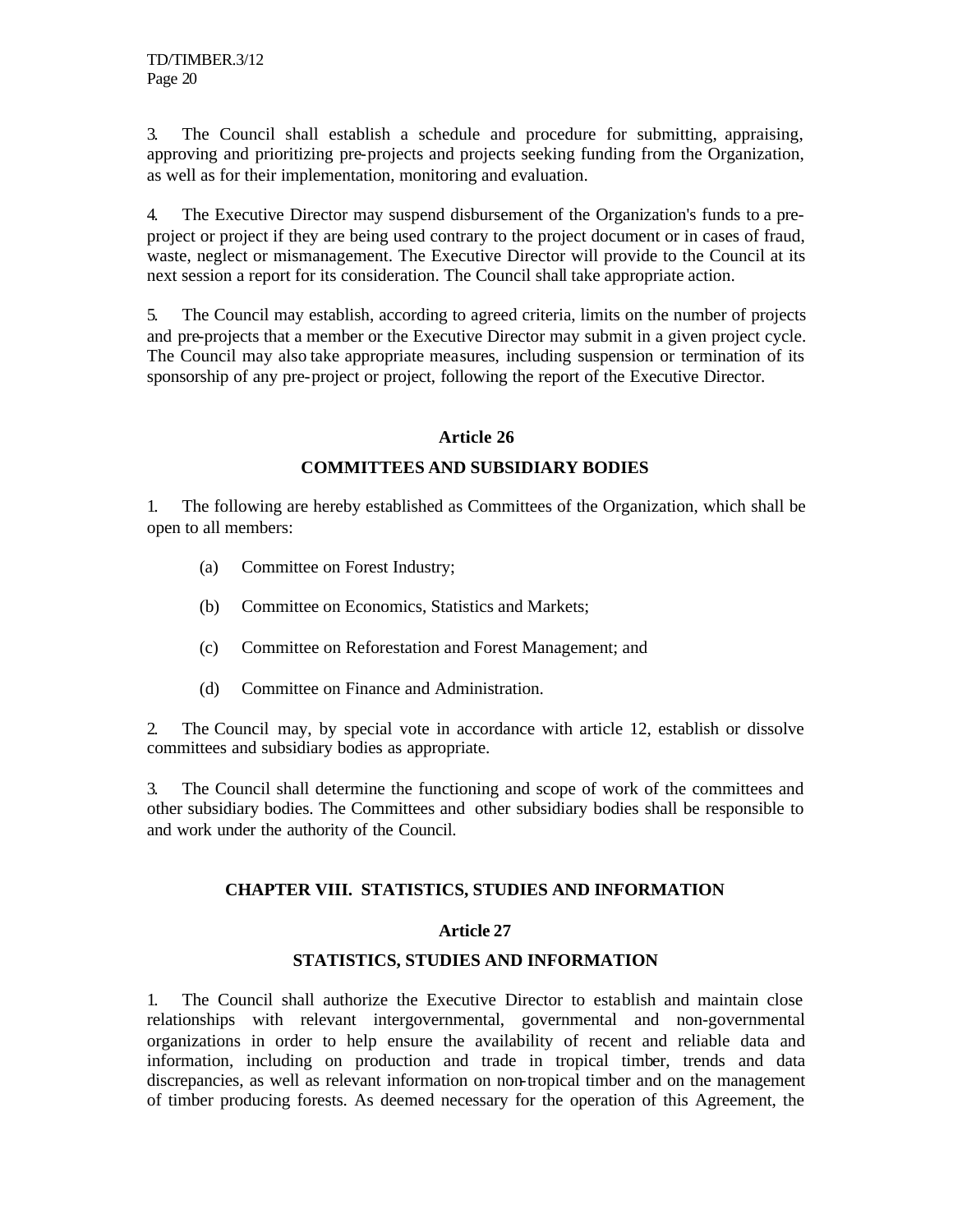Organization, in cooperation with such organizations, shall compile, collate, analyse and publish such information.

2. The Organization shall contribute to efforts to standardize and harmonize international reporting on forest-related matters, avoiding overlapping and duplication in data collection from different organizations.

3. Members shall, to the fullest extent possible not inconsistent with their national legislation, furnish, within the time specified by the Executive Director, statistics and information on timber, its trade and activities aimed at achieving sustainable management of timber producing forests, as well as other relevant information as requested by the Council. The Council shall decide on the type of information to be provided under this paragraph and on the format in which it is to be presented**.**

4. Upon request or where necessary, the Council shall endeavour to enhance the technical capacity of member countries, in particular developing member countries, to meet the statistics and reporting requirements under this Agreement.

5. If a member has not furnished, for two consecutive years, the statistics and information required under paragraph 3 and has not sought the assistance of the Executive Director, the Executive Director shall initially request an explanation from that member within a specified time. In the event that no satisfactory explanation is forthcoming, the Council shall take such action as it deems appropriate.

6. The Council shall arrange to have any relevant studies undertaken of the trends and of short and long-term problems of the international timber markets and of the progress towards the achievement of sustainable management of timber producing forests.

## **Article 28**

## **ANNUAL REPORT AND BIENNIAL REVIEW**

1. The Council shall publish an annual report on its activities and such other information as it considers appropriate.

- 2. The Council shall biennially review and assess:
	- (a) The international timber situation; and
	- (b) Other factors, issues and developments considered relevant to achieving the objectives of this Agreement.
- 3. The review shall be carried out in the light of:
	- (a) Information supplied by members in relation to national production, trade, supply, stocks, consumption and prices of timber;
	- (b) Other statistical data and specific indicators provided by members as requested by the Council;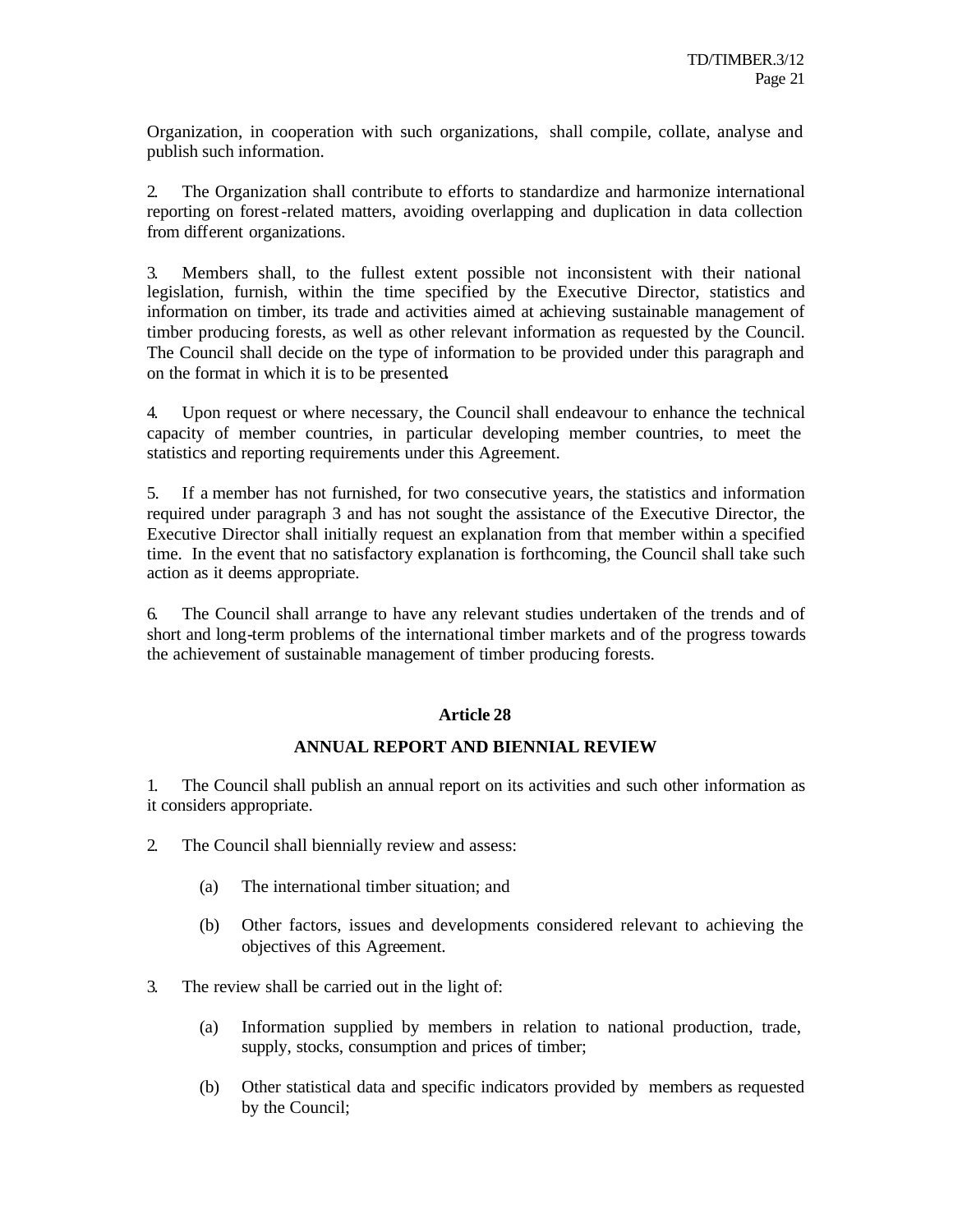- (c) Information supplied by members on their progress towards the sustainable management of their timber-producing forests;
- (d) Such other relevant information as may be available to the Council either directly or through the organizations in the United Nations system and intergovernmental, governmental or non-governmental organizations; and
- (e) Information supplied by members on their progress towards the establishment of control and information mechanisms regarding illegal harvesting and illegal trade in tropical timber and non-timber forest products.
- 4. The Council shall promote the exchange of views among member countries regarding:
	- (a) The status of sustainable management of timber-producing forests and related matters in member countries; and
	- (b) Resource flows and requirements in relation to objectives, criteria and guidelines set by the Organization.

5. Upon request, the Council shall endeavour to enhance the technical capacity of member countries, in particular developing member countries, to obtain the data necessary for adequate information-sharing, including the provision of resources for training and facilities to members.

6. The results of the review shall be included in the corresponding Council session reports.

## **CHAPTER IX. MISCELLANEOUS**

### **Article 29**

## **GENERAL OBLIGATIONS OF MEMBERS**

1. Members shall, for the duration of this Agreement, use their best endeavours and cooperate to promote the attainment of its objectives and avoid any action contrary thereto.

2. Members undertake to accept and carry out the decisions of the Council under the provisions of this Agreement and shall refrain from implementing measures that would have the effect of limiting or running counter to them.

## **Article 30**

### **RELIEF FROM OBLIGATIONS**

1. Where it is necessary on account of exceptional circumstances or emergency or force majeure not expressly provided for in this Agreement, the Council may, by special vote in accordance with article 12, relieve a member of an obligation under this Agreement if it is satisfied by an explanation from that member regarding the reasons why the obligation cannot be met.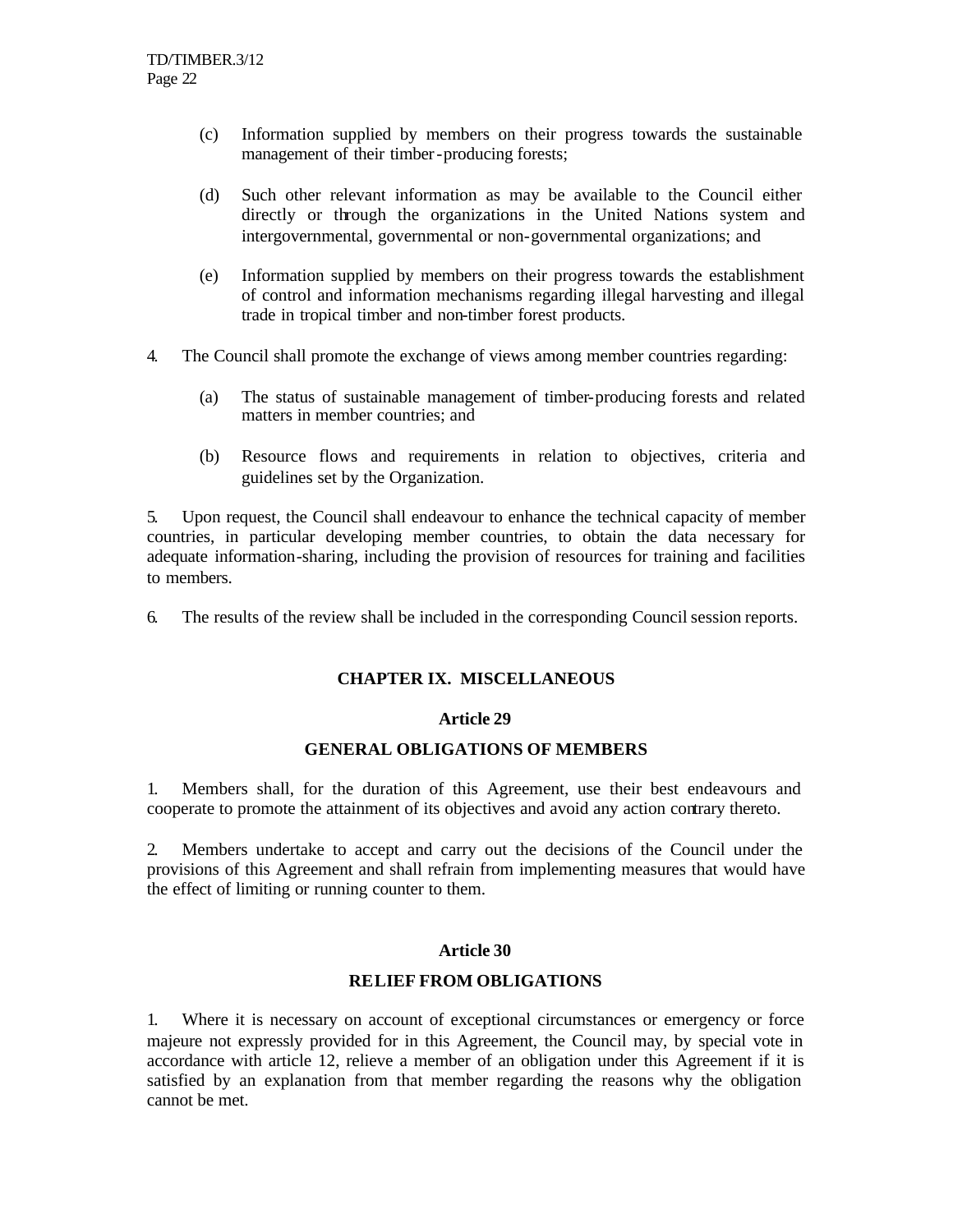2. The Council, in granting relief to a member under paragraph 1 of this article, shall state explicitly the terms and conditions on which, and the period for which, the member is relieved of such obligation, and the reasons for which the relief is granted.

### **Article 31**

### **COMPLAINTS AND DISPUTES**

Any member may bring to the Council any complaint that a member has failed to fulfil its obligations under this Agreement and any dispute concerning the interpretation or application of this Agreement. Decisions by the Council on these matters shall be taken by consensus, notwithstanding any other provision of this Agreement, and be final and binding.

### **Article 32**

### **DIFFERENTIAL AND REMEDIAL MEASURES AND SPECIAL MEASURES**

1. Consumer members that are developing countries whose interests are adversely affected by measures taken under this Agreement may apply to the Council for appropriate differential and remedial measures. The Council shall consider taking appropriate measures in accordance with section III, paragraphs 3 and 4, of resolution 93 (IV) of the United Nations Conference on Trade and Development.

2. Members in the category of least developed countries as defined by the United Nations may apply to the Council for special measures in accordance with section III, paragraph 4, of resolution 93 (IV) and with paragraphs 56 and 57 of the Paris Declaration and Programme of Action for the Least Developed Countries for the 1990s.

### **Article 33**

### **REVIEW**

The Council may evaluate the implementation of this Agreement, including the objectives and financial mechanisms, five years after its entry into force.

### **Article 34**

#### **NON-DISCRIMINATION**

Nothing in this Agreement authorizes the use of measures to restrict or ban international trade in, and in particular as they concern imports of, and utilization of, timber and timber products.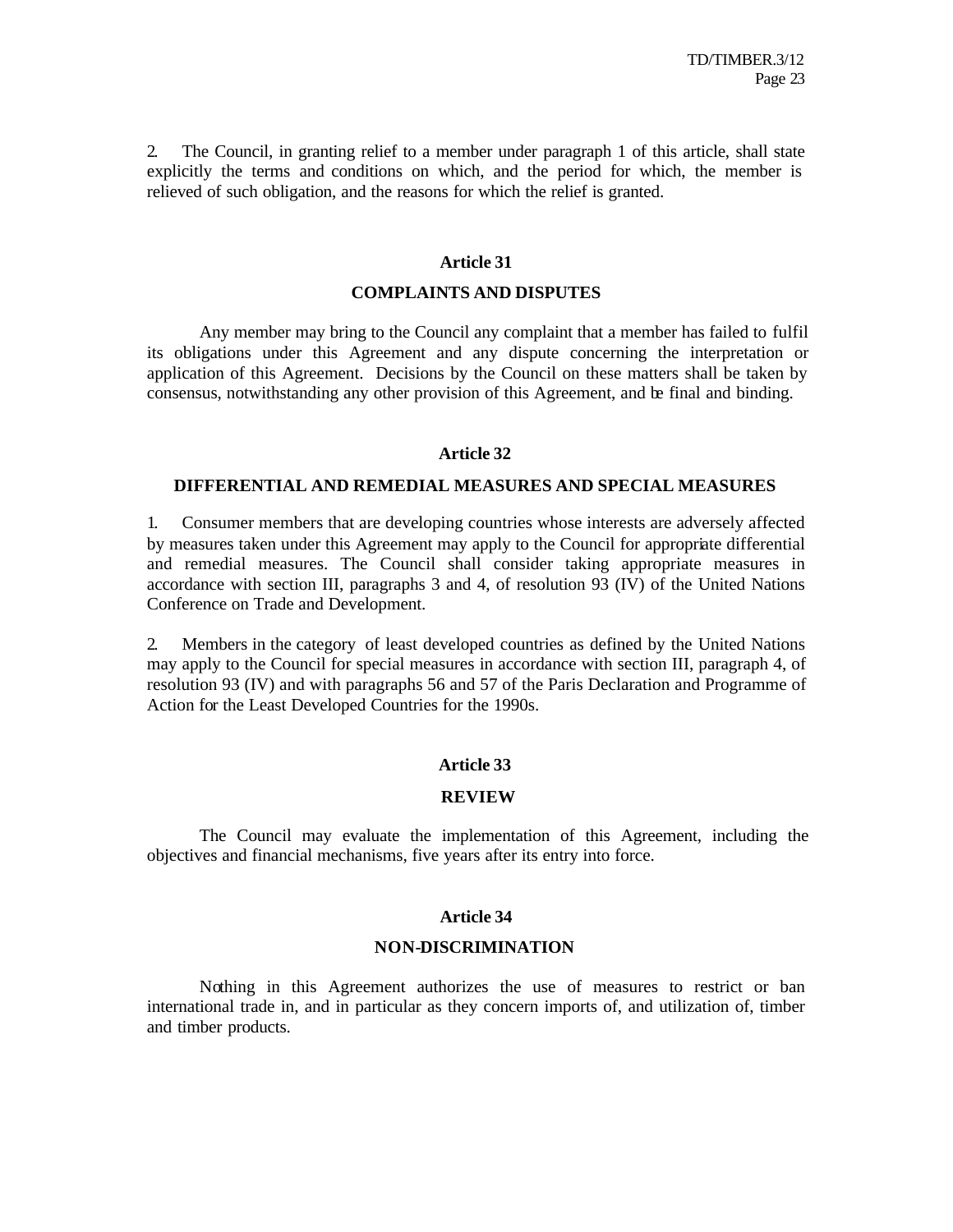#### **CHAPTER X. FINAL PROVISIONS**

### **Article 35**

### **DEPOSITARY**

The Secretary-General of the United Nations is hereby designated as the depositary of this Agreement.

#### **Article 36**

#### **SIGNATURE, RATIFICATION, ACCEPTANCE AND APPROVAL**

1. This Agreement shall be open for signature, at United Nations Headquarters from 3 April 2006 until one month after the date of its entry into force, by Governments invited to the United Nations Conference for the Negotiation of a Successor Agreement to the International Tropical Timber Agreement, 1994.

- 2. Any Government referred to in paragraph 1 of this article may:
	- (a) At the time of signing this Agreement, declare that by such signature it expresses its consent to be bound by this Agreement (definitive signature); or
	- (b) After signing this Agreement, ratify, accept or approve it by the deposit of an instrument to that effect with the depositary.

3. Upon signature and ratification, acceptance or approval, or accession, or provisional application, the European Community or any intergovernmental organization referred to in article 5, paragraph 1, shall deposit a declaration issued by the appropriate authority of such organization specifying the nature and extent of its competence over matters governed by this Agreement, and shall inform the depositary of any subsequent substantial change in such competence. Where such organization declares exclusive competence over all matters governed by this Agreement, the member States of such organization shall not take the actions under article 36, paragraph 2, article 37 and article 38, or shall take the action under article 41 or withdraw notification of provisional application under article 38.

### **Article 37**

### **ACCESSION**

1. This Agreement shall be open for accession by Governments upon conditions established by the Council, which shall include a time-limit for the deposit of instruments of accession. These conditions shall be transmitted by the Council to the Depositary. The Council may, however, grant extensions of time to Governments which are unable to accede by the time-limit set in the conditions of accessio n.

2. Accession shall be effected by the deposit of an instrument of accession with the depositary.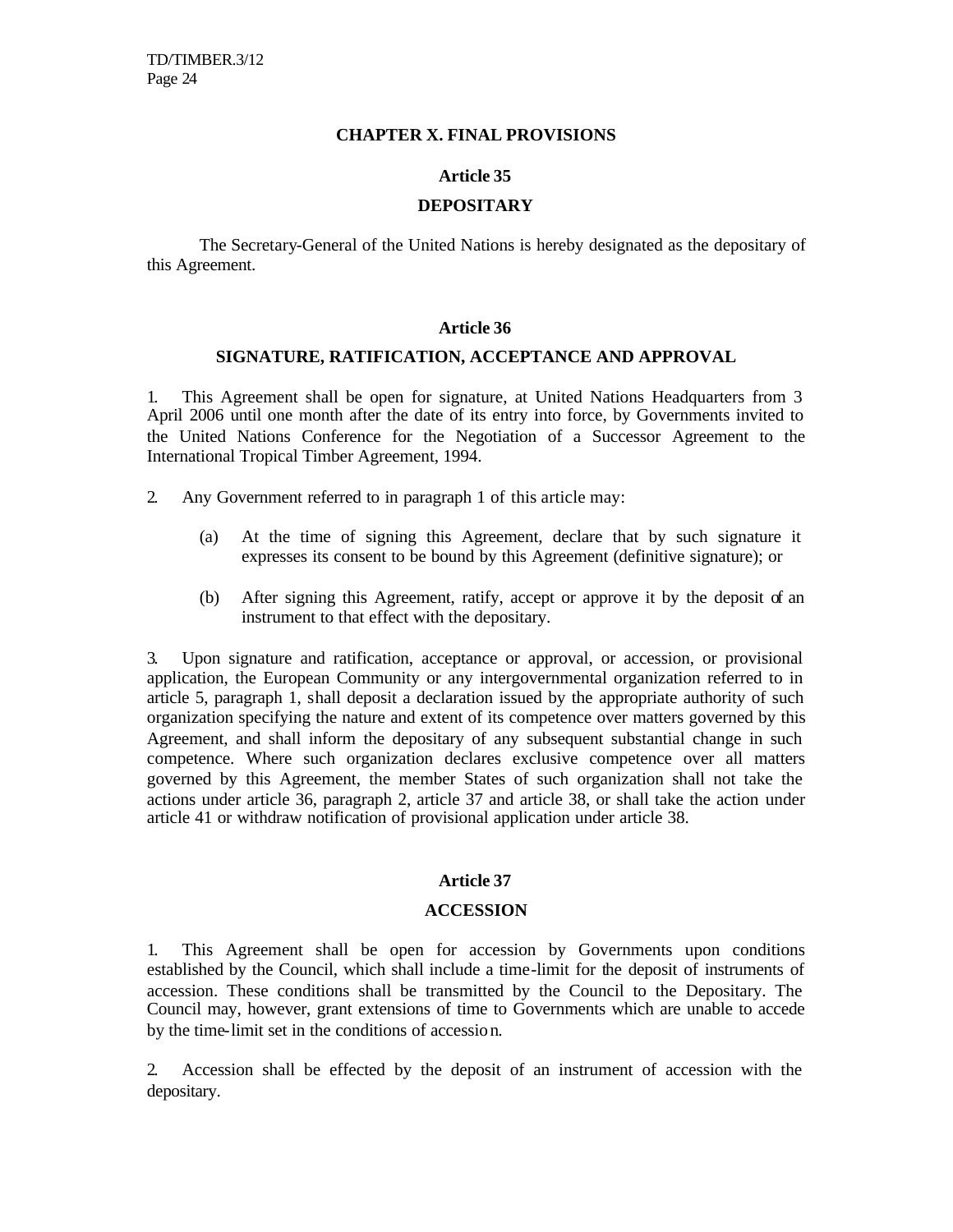#### **NOTIFICATION OF PROVISIONAL APPLICATION**

A signatory Government which intends to ratify, accept or approve this Agreement, or a Government for which the Council has established conditions for accession but which has not yet been able to deposit its instrument may, at any time, notify the depositary that it will apply this Agreement provisionally in accordance with its laws and regulations, either when it enters into force in accordance with article 39 or, if it is already in force, at a specified date.

### **Article 39**

#### **ENTRY INTO FORCE**

1. This Agreement shall enter into force definitively on 1February 2008 or on any date thereafter, if 12 Governments of producers holding at least 60 per cent of the total votes as set out in Annex A to this Agreement and 10 Governments of consumers as listed in annex B and accounting for 60 per cent of the global import volume of tropical timber in the reference year 2005 have signed this Agreement definitively or have ratified, accepted or approved it pursuant to article 36, paragraph 2, or article 37.

2. If this Agreement has not entered into force definitively on 1 February 2008, it shall enter into force provisionally on that date or on any date within six months thereafter if 10 Governments of producers holding at least 50 per cent of the total votes as set out in Annex A to this Agreement and seven Governments of consumers as listed in annex B and accounting for 50 per cent of the global import volume of tropical timber in the reference year 2005 have signed this Agreement definitively or have ratified, accepted or approved it pursuant to article 36, paragraph 2, or have notified the depositary under article 38 that they will apply this Agreement provisionally.

3. If the requirements for entry into force under paragraph 1 or paragraph 2 of this article have not been met on 1September 2008, the Secretary-General of the United Nations shall invite those Governments which have signed this Agreement definitively or have ratified, accepted or approved it pursuant to article 36, paragraph 2, or have notified the depositary that they will apply this Agreement provisionally, to meet at the earliest time practicable to decide whether to put this Agreement into force provisionally or definitively among themselves in whole or in part. Governments which decide to put this Agreement into force provisionally among themselves may meet from time to time to review the situation and decide whether this Agreement shall enter into force definitively among themselves.

4. For any Government which has not notified the depositary under article 38 that it will apply this Agreement provisionally and which deposits its instrument of ratification, acceptance, approval or accession after the entry into force of this Agreement, this Agreement shall enter into force on the date of such deposit.

5. The Executive Director of the Organization shall convene the Council as soon as possible after the entry into force of this Agreement.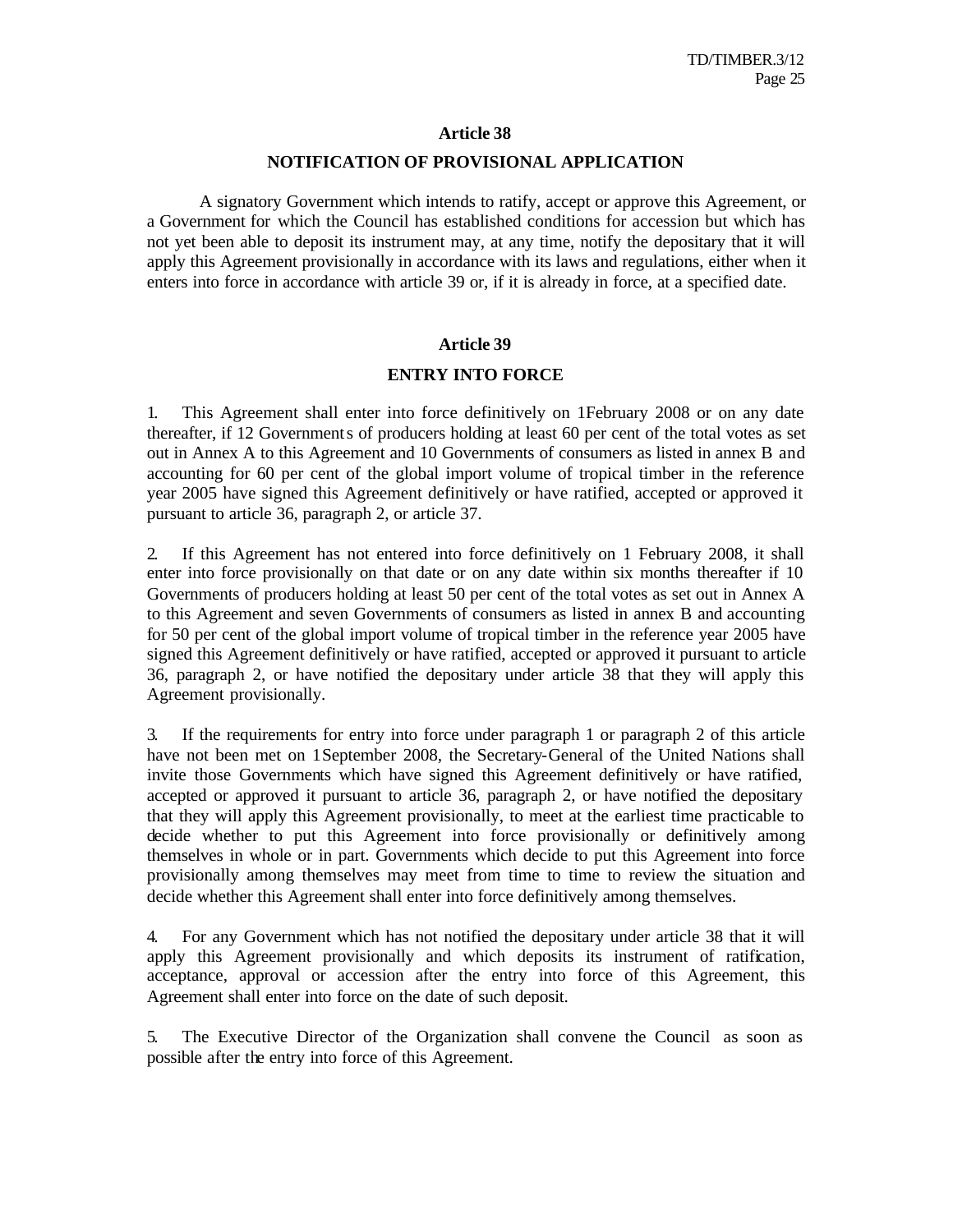## **AMENDMENTS**

1. The Council may, by special vote in accordance with article 12, recommend an amendment of this Agreement to members.

2. The Council shall fix a date by which members shall notify the depositary of their acceptance of the amendment.

3. An amendment shall enter into force 90 days after the depositary has received notifications of acceptance from members constituting at least two thirds of the producer members and accounting for at least 75 pe r cent of the votes of the producer members, and from members constituting at least two thirds of the consumer members and accounting for at least 75 per cent of the votes of the consumer members.

4. After the depositary informs the Council that the requirements for entry into force of the amendment have been met, and notwithstanding the provisions of paragraph 2 of this article relating to the date fixed by the Council, a member may still notify the depositary of its acceptance of the amendment, provided that such notification is made before the entry into force of the amendment.

5. Any member which has not notified its acceptance of an amendment by the date on which such amendment enters into force shall cease to be a party to this Agreement as from that date, unless such member has satisfied the Council that its acceptance could not be obtained in time owing to difficulties in completing its constitutional or institutional procedures and the Council decides to extend for that member the period for acceptance of the amendment. Such member shall not be bound by the amendment before it has notified its acceptance thereof.

6. If the requirements for the entry into force of the amendment have not been met by the date fixed by the Council in accordance with paragraph 2 of this article, the amendment shall be considered withdrawn.

## **Article 41**

## **WITHDRAWAL**

1. A member may withdraw from this Agreement at any time after the entry into force of the Agreement by giving written notice of withdrawal to the depositary. That member shall simultaneously inform the Council of the action it has taken.

2. Withdrawal shall become effective 90 days after the notice is received by the depositary.

3. Financial obligations to the Organization incurred by a member under this Agreement shall not be terminated by its withdrawal.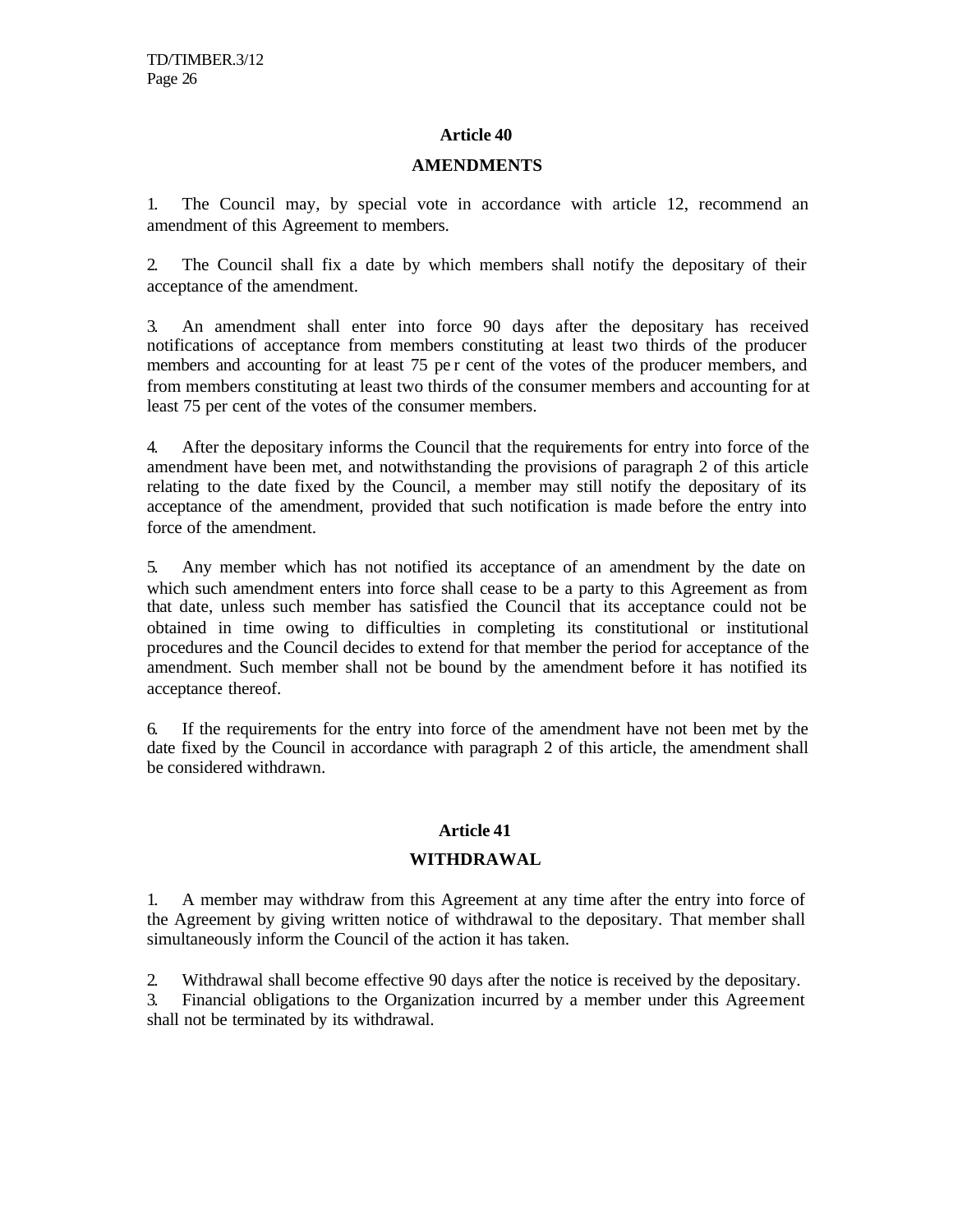### **EXCLUSION**

If the Council decides that any member is in breach of its obligations under this Agreement and decides further that such breach significantly impairs the operation of this Agreement, it may, by special vote in accordance with article 12, exclude that member from this Agreement. The Council shall immediately so notify the depositary. Six months after the date of the Council's decision, that member shall cease to be a party to this Agreement.

## **Article 43**

### **SETTLEMENT OF ACCOUNTS WITH WITHDRAWING OR EXCLUDED MEMBERS OR MEMBERS UNABLE TO ACCEPT AN AMENDMENT**

1. The Council shall determine any settlement of accounts with a member that ceases to be a party to this Agreement owing to:

- (a) Non-acceptance of an amendment to this Agreement under article 40;
- (b) Withdrawal from this Agreement under article 41; or
- (c) Exclusion from this Agreement under article 42.

2. The Council shall retain any assessments or contributions paid to the financial accounts established under article 18 by a member that ceases to be a party to this Agreement.

3. A member that has ceased to be a party to this Agreement shall not be entitled to any share of the proceeds of liquidation or the other assets of the Organization. Nor shall such member be liable for payment of any part of the deficit, if any, of the Organization upon termination of this Agreement.

## **Article 44**

### **DURATION, EXTENSION AND TERMINATION**

1. This Agreement shall remain in force for a period of 10 years after its entry into force unless the Council, by special vote in accordance with article 12, decides to extend, renegotiate or terminate it in accordance with the provisions of this article.

2. The Council may, by special vote in accordance with article 12, decide to extend this Agreement for two periods, an initial period of five years and an additional one of three years.

3. If, before the expiry of the 10-year period referred to in paragraph 1 of this article, or before the expiry of an extension period referred to in paragraph 2 of this article, as the case may be, the new Agreement to replace this Agreement has been negotiated but has not yet entered into force either definitively or provisionally, the Council may, by special vote in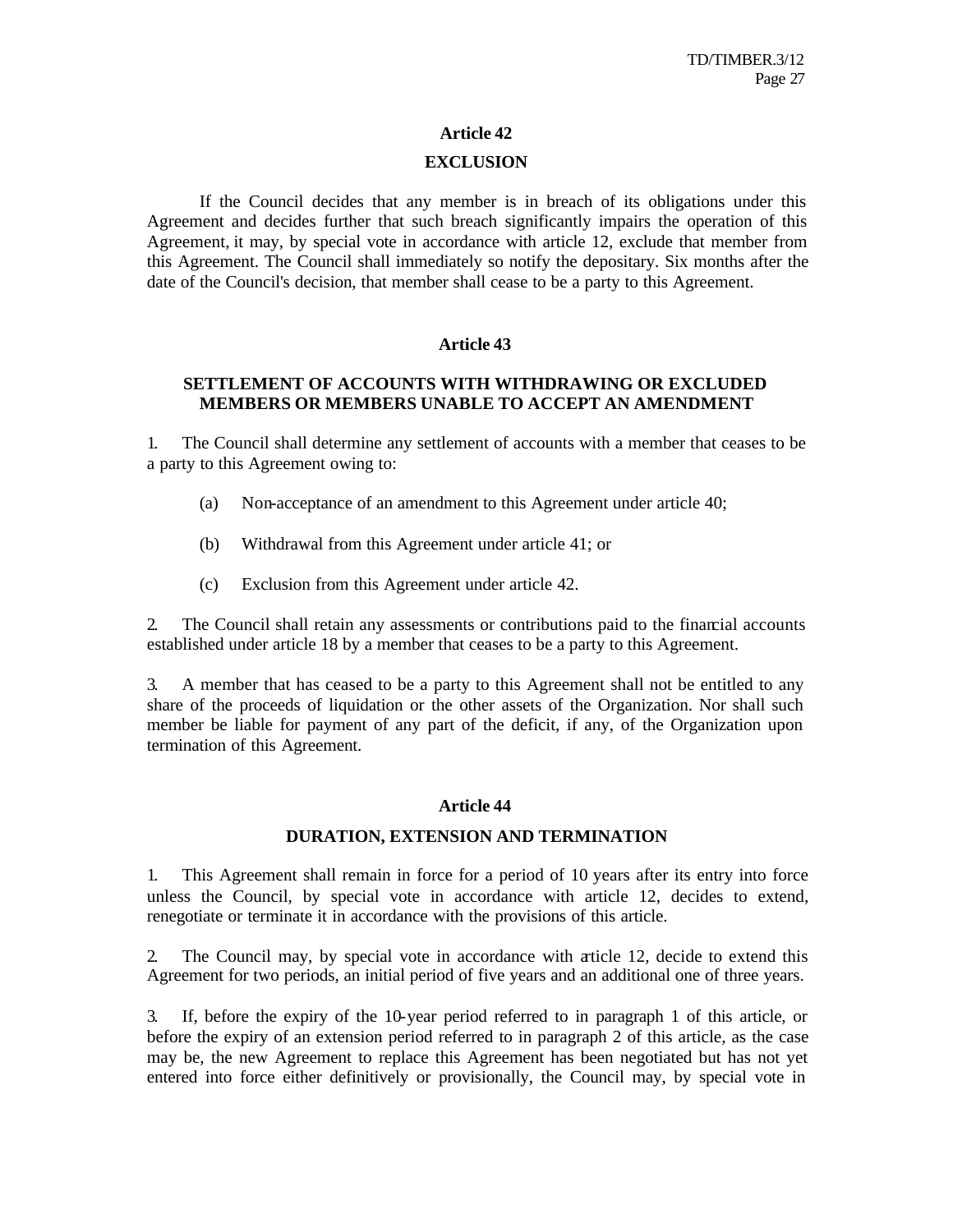accordance with article 12, extend this Agreement until the provisional or definitive entry into force of the new Agreement.

4. If the new Agreement is negotiated and enters into force during any period of extension of this Agreement under paragraph 2 or paragraph 3 of this article, this Agreement, as extended, shall terminate upon the entry into force of the new Agreement.

5. The Council may at any time, by special vote in accordance with article 12, decide to terminate this Agreement with effect from such date as it may determine.

6. Notwithstanding the termination of this Agreement, the Council shall continue in being for a period not exceeding 18 months to carry out the liquidation of the Organization, including the settlement of accounts, and, subject to rele vant decisions to be taken by special vote in accordance with article 12, shall have during that period such powers and functions as may be necessary for these purposes.

7. The Council shall notify the depositary of any decision taken under this article.

## **Article 45**

## **RESERVATIONS**

Reservations may not be made with respect to any of the provisions of this Agreement.

## **Article 46**

## **SUPPLEMENTARY AND TRANSITIONAL PROVISIONS**

1. This Agreement shall be the successor to the International Tropical Timber Agreement, 1994.

2. All acts by or on behalf of the Organization or any of its organs under the International Tropical Timber Agreement, 1983, and/or the International Tropical Timber Agreement, 1994, which are in effect on the date of entry into force of this Agreement and the terms of which do not provide for expiry on that date shall remain in effect unless changed under the provisions of this Agreement.

DONE at Geneva on 27 January 2006*,* the texts of this Agreement in the Arabic, Chinese, English, French, Russian and Spanish languages being equally authentic.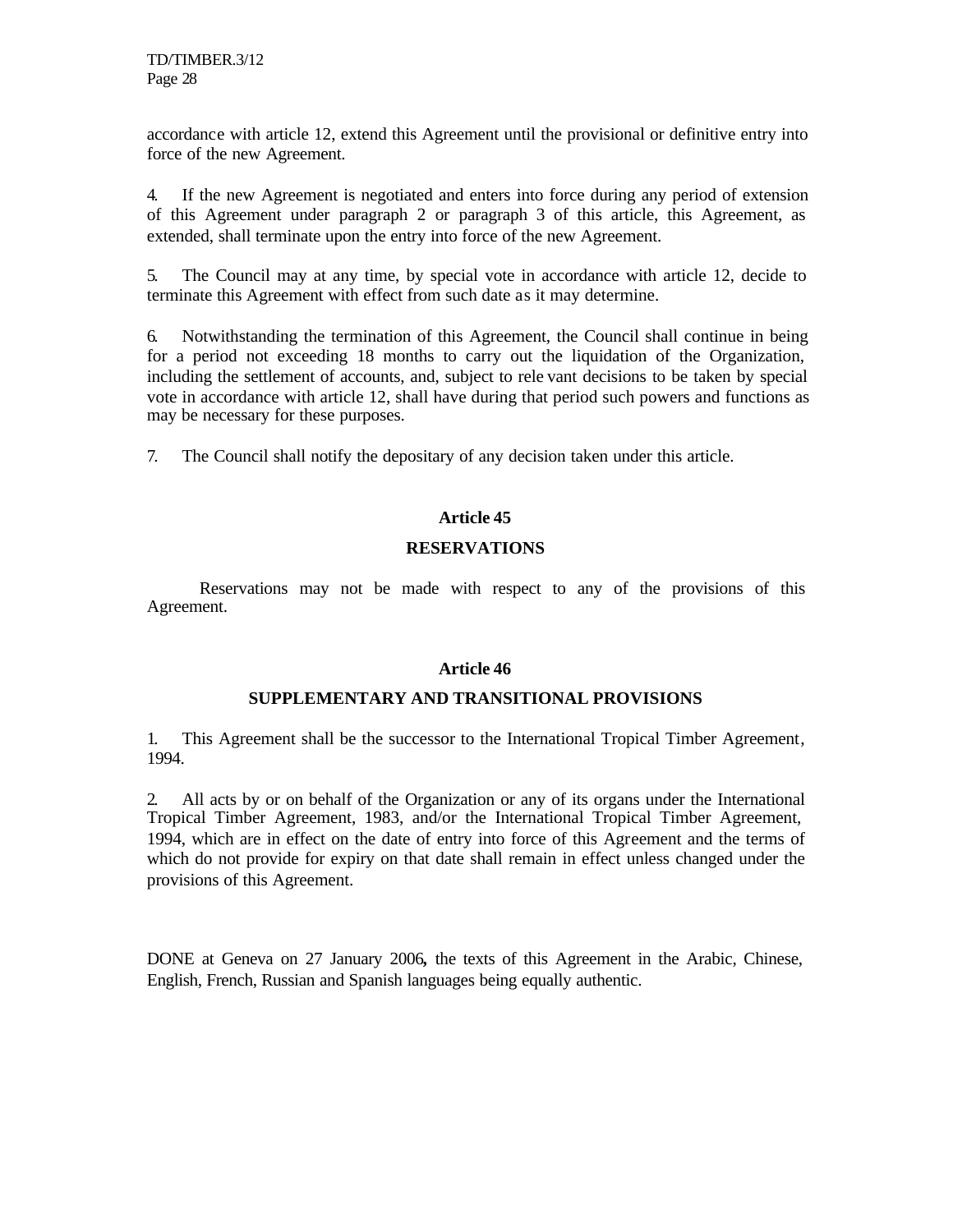### **ANNEX A**

#### **List of Governments attending the United Nations Conference for the Negotiation of a Successor Agreement to the International Tropical Timber Agreement, 1994 that are potential producer membe rs as defined in article 2 (Definitions) and indicative allocation of votes as per article 10 (Distribution of Votes)**

| <b>Members</b>                         | <b>Total votes</b> |
|----------------------------------------|--------------------|
| <b>AFRICA</b>                          | 249                |
| Angola                                 | 18                 |
| Benin                                  | 17                 |
| Cameroon*                              | 18                 |
| Central African Republic*              | 18                 |
| Cote d'Ivoire*                         | 18                 |
| Democratic Republic of the Congo*      | 18                 |
| Gabon*                                 | 18                 |
| Ghana*                                 | 18                 |
| Liberia*                               | 18                 |
| Madagascar                             | 18                 |
| Nigeria*                               | 18                 |
| Republic of Congo*                     | 18                 |
| Rwanda                                 | 17                 |
| Togo*                                  | 17                 |
|                                        |                    |
| <b>ASIA-PACIFIC</b>                    | 389                |
| Cambodia*                              | 15                 |
| Fiji*                                  | 14                 |
| India*                                 | 22                 |
| Indonesia*                             | 131                |
| Malaysia*                              | 105                |
| Myanmar*                               | 33                 |
| Papua New Guinea*                      | 25                 |
| Philippines*                           | 14                 |
| Thailand*                              | 16                 |
| Vanuatu*                               | 14                 |
|                                        |                    |
| <b>LATIN AMERICA AND THE CARIBBEAN</b> | 362                |
| <b>Barbados</b>                        | 7                  |
| Bolivia*                               | 19                 |
| Brazil*                                | 157                |
| Colombia*                              | 19                 |
| Costa Rica                             | 7                  |
| Dominican Republic                     | 7                  |
| Ecuador*                               | 11                 |
| Guatemala*                             | 8                  |
| Guyana*                                | 12                 |
| Haiti                                  | 7                  |
| Honduras*                              | $\,$ $\,$          |
| Mexico*                                | 15                 |
| Nicaragua                              | 8                  |
| Panama*                                | $\,$ $\,$          |
| Paraguay                               | 10                 |
| Peru*                                  | 24                 |
| Suriname*                              | 10                 |
| Trinidad & Tobago*                     | 7                  |
| Venezuela*                             | 18                 |
| <b>TOTAL:</b>                          | 1000               |

\* Member of the International Tropical Timber Agreement, 1994